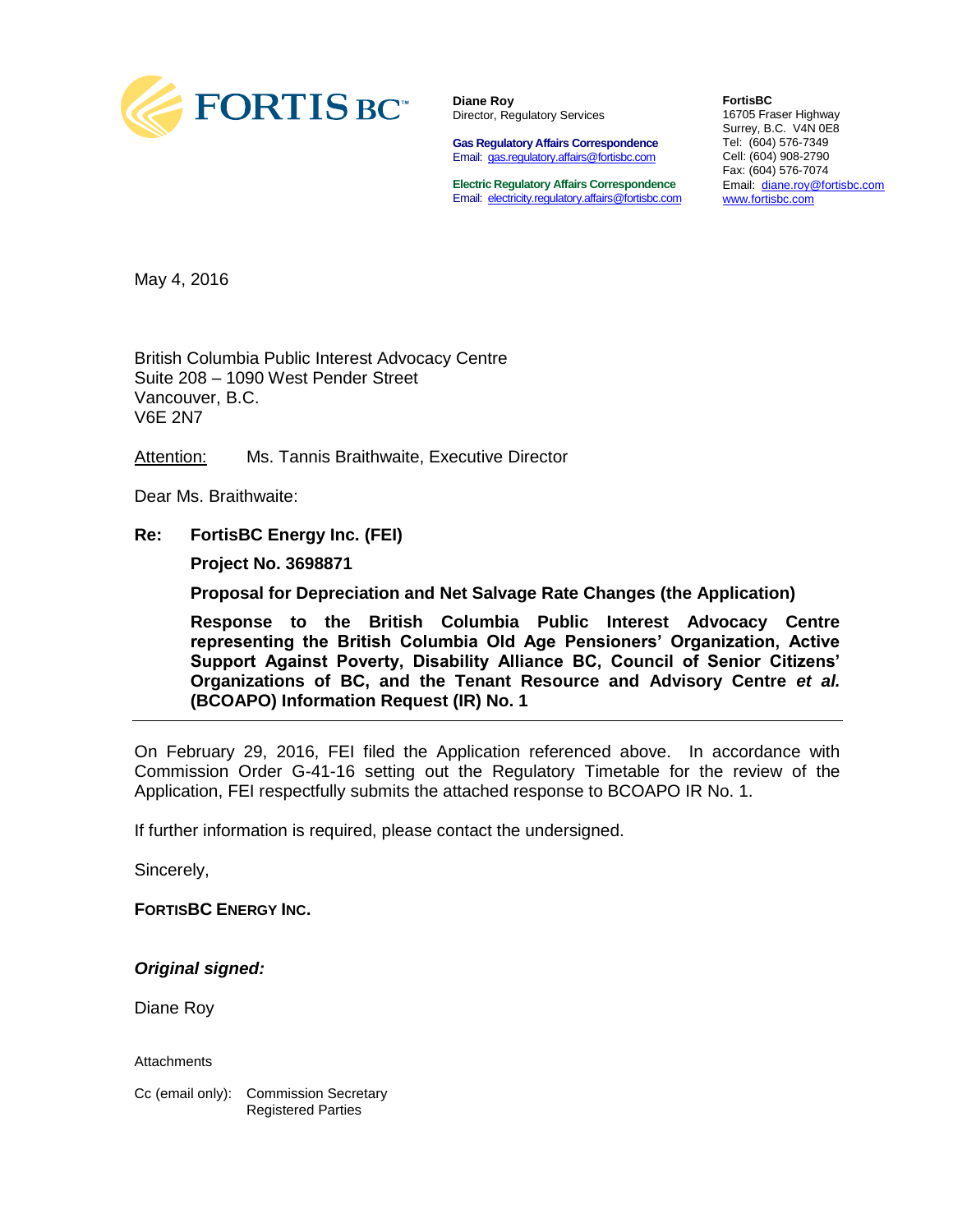FortisBC Energy Inc. (FEI or the Company) Proposal for Depreciation and Net Salvage Rate Changes (the Application) Submission Date: May 4, 2016 Response to British Columbia Public Interest Advocacy Centre representing the British Columbia Old Age Pensioners' Organization, Active Support Against Poverty, Disability Alliance BC, Council of Senior Citizens' Organizations of BC, and the Tenant Resource and Advisory Centre *et al.* (BCOAPO) Information Request (IR) No. 1 Page 1

### **1.0 Reference: Exhibit B-1, Gannett Fleming (GF) Additional Evidence, Page 3 of 18**

**Preamble:** On page 4 of 18 (PDF page 6 of 76) GF states:

 The depreciation analyst, through analysis of historical actual retirement records (assuming a significant and accurate quantum of historical records are available), is able to ascertain the expected statistical service life of each asset in a fixed asset account. **Thus a depreciation analyst has a high degree of confidence that the statistical dispersion will accurately estimate the actual retirement of the fixed asset account.** Based on the analysis, a depreciation analyst is able to determine that, for example, for all vehicles capitalized in Year 1 approximately 1% of those vehicles will be estimated to retire in that same year. These vehicles would typically retire from collisions or catastrophic events resulting in a very short service life. Similarly, determinations of vehicle retirements at each successive year can be statistically determined until the complete retirement of all vehicles comprising the original capitalization in year 1. The 14 last vehicle retired, say in year 20, would typically retire due to age resulting in a very long service life. (Emphasis Added)

- *BCOAPO et al.* requires information to assess how GF can state it has a high degree of confidence.
- 1.1 Please fully discuss and describe all statistical analyses and tests of statistical significance that is done by GF for each of the accounts in the Net Salvage analysis that supports the assertion that there is a "high degree of confidence 21 that the statistical dispersion will accurately estimate the actual retirement of the fixed asset account" and demonstrate that the results are statistically significant.
- 
- **Response:**

The following response has been prepared by Gannett Fleming.

 The quoted section from page 3 (not page 4) of Exhibit B-1 was not describing the net salvage analysis, but rather the determination of the life estimates (the section heading is Historical Life Analysis).

 A depreciation study requires selection of two separate and distinct parameters, a life parameter (i.e., an Iowa Curve selection and an average service life selection which combined reflects a life parameter) and a net salvage parameter (i.e., gross salvage, which reflects funds into the company, and cost of retirement, which reflects funds out of the company, which combined reflects a net salvage parameter). The quote in the preamble relates to the determination of the life parameter. However, the actual question references the "Net Salvage analysis". In providing this response, Gannett Fleming has assumed that the question is actually referring to the life parameter determination and has responded to that question below.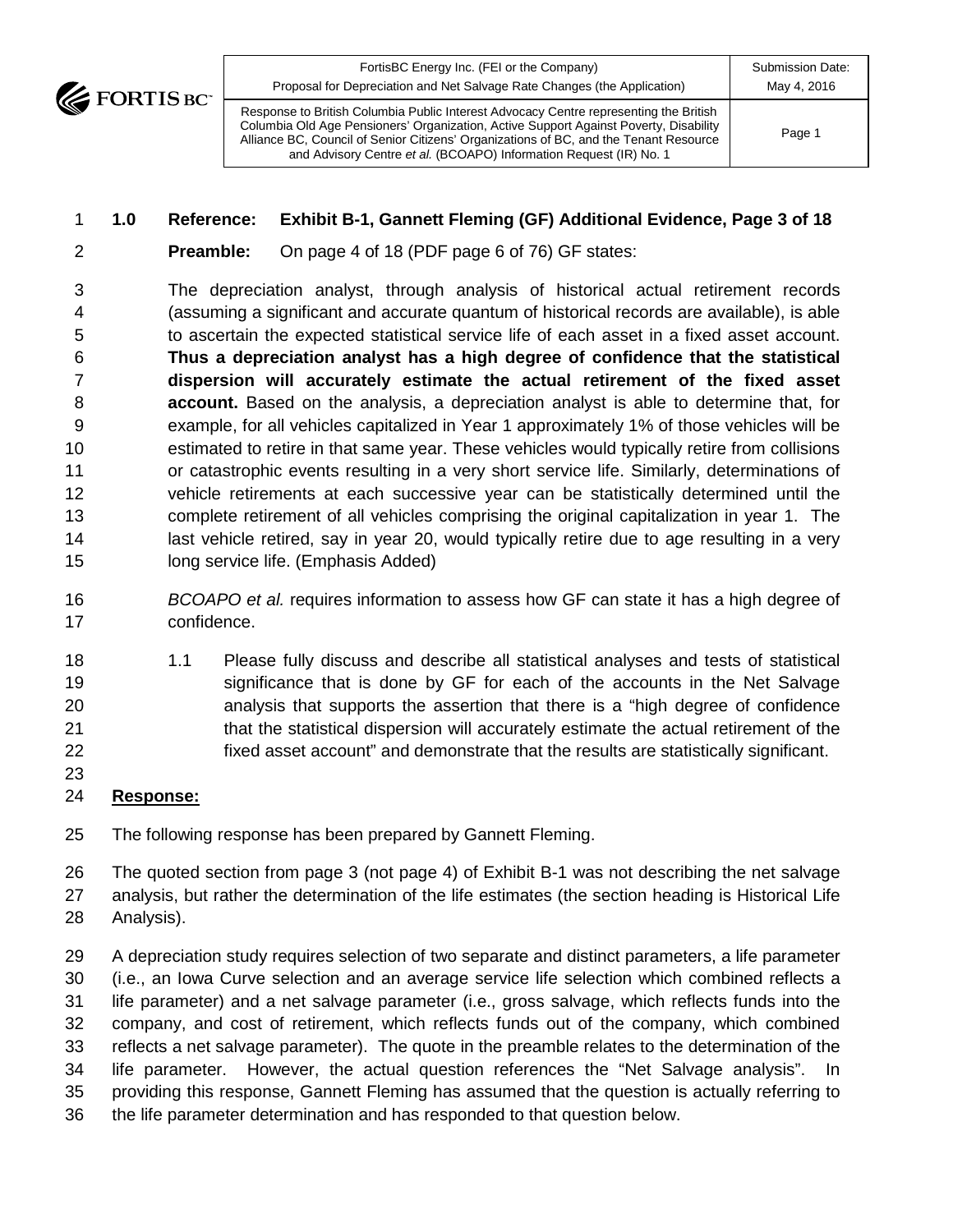

| $\mathbf{r}$ | FortisBC Energy Inc. (FEI or the Company)<br>Proposal for Depreciation and Net Salvage Rate Changes (the Application)                                                                                                                                                                                                                         | Submission Date:<br>May 4, 2016 |
|--------------|-----------------------------------------------------------------------------------------------------------------------------------------------------------------------------------------------------------------------------------------------------------------------------------------------------------------------------------------------|---------------------------------|
|              | Response to British Columbia Public Interest Advocacy Centre representing the British<br>Columbia Old Age Pensioners' Organization, Active Support Against Poverty, Disability<br>Alliance BC, Council of Senior Citizens' Organizations of BC, and the Tenant Resource<br>and Advisory Centre et al. (BCOAPO) Information Request (IR) No. 1 | Page 2                          |

 As detailed in the preamble, a depreciation analyst analyses all historical actual retirement records which include the original cost, the original capitalization year (i.e., vintage year), and the retirement year (i.e., transaction year). With a vintage year and a transaction year, an actual realized service life for each retirement can be ascertained. At each applicable retirement age, the depreciation analyst is able to determine the aged original investment (i.e., exposures) applicable to the aged retirement. A retirement ratio is then calculated (i.e., aged retirement / applicable exposures), from which a survival ratio can then be calculated (i.e., 1 – retirement ratio). Assuming a significant and accurate quantum of historical records is available, a detailed historical record of actual realized life for each aged historical retirement is ascertained. Standardized Iowa curves (please refer to BCUC IR 1.5.2) can then be statistically fit through a Residual Measure mechanism. This Residual Measure is based on a least squares solution of the differences between the stub curve (or original data points) and smooth survivor curve which also requires a balancing of the differences above and below the stub curve. A visual analysis is also then performed to ensure an accurate fit of the Iowa Curve and average service life to the stub curve or observed data points. The final step is a confirmation from the company's operational and engineering groups that the recommended life parameters are indicative of the future expectations for the equipment in the account under analysis. The combination of these two steps ensures that the depreciation analyst has a high degree of confidence that the statistical dispersion will accurately estimate the actual retirement of the fixed asset account. 1.2 In the response to 1.1, above, please include the supporting data and the results 26 of the statistical analysis and tests of statistical significance that was done by GF for each of the accounts in the Net Salvage study. 

- **Response:**
- The following response has been prepared by Gannett Fleming.
- Please refer to Section V of the Depreciation Study (Exhibit A2-2).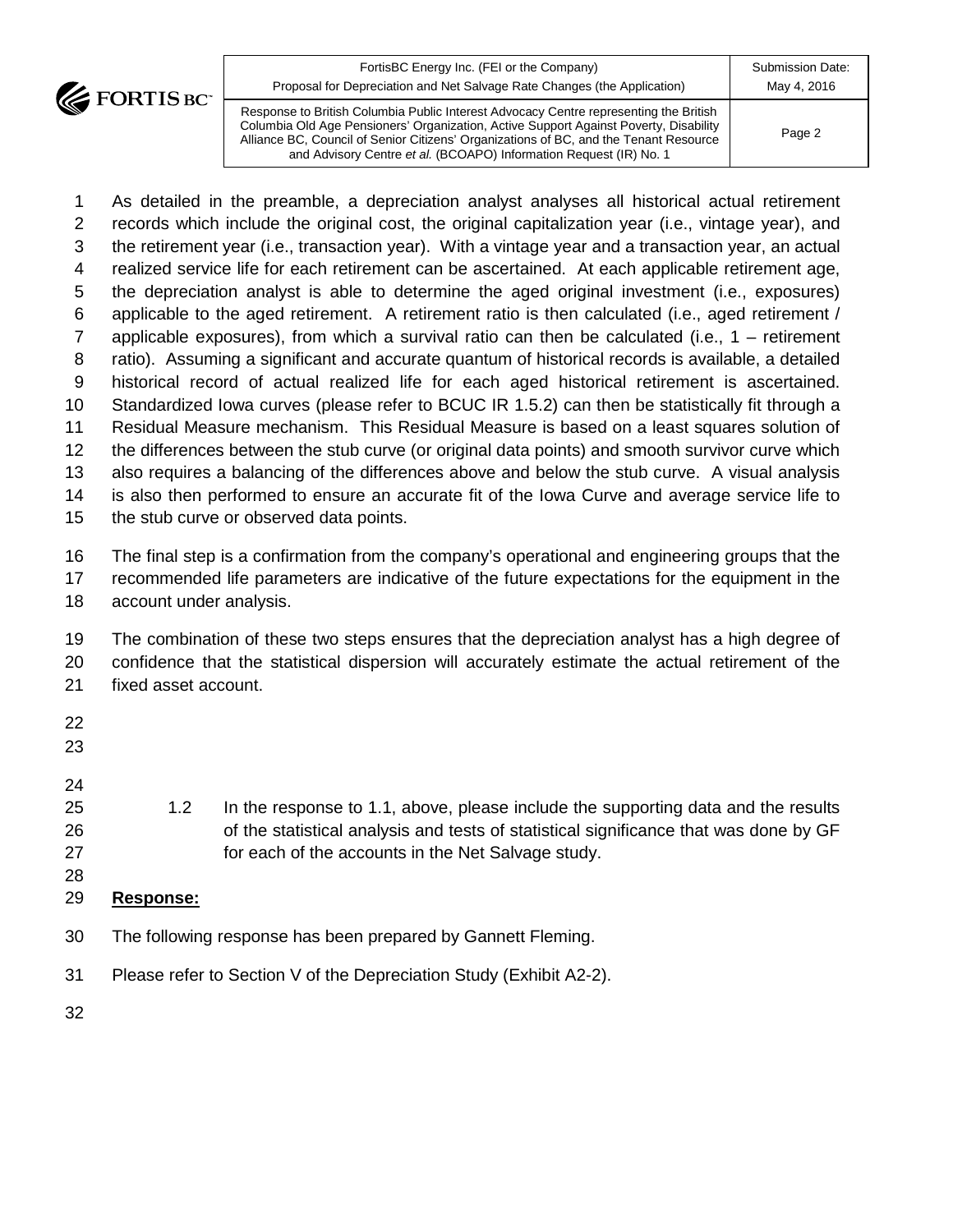**EXECUTE BOY** 

# **2.0 Reference: Exhibit B-1, Gannett Fleming (GF) Additional Evidence, Page 5 of 18**

 2.1 GF discusses the ASL methodology compared to the ELG Methodology. Please fully explain which methodology is used by FEI in determining depreciation expense for each of the accounts in the Net Salvage Study.

and Advisory Centre *et al.* (BCOAPO) Information Request (IR) No. 1

### **Response:**

The following response has been prepared by Gannett Fleming.

As stated in the Deprecation Study (Exhibit A2-2) at page vi: "The depreciation rates are based

on the straight line method using the average service life ("ASL") procedure and were applied

on a remaining life basis." This statement applies to all of the accounts that have net salvage

- recommendations.
- 

- 
- 

 2.2 Please confirm that GF believes that the ELG method is superior to the ASL method. If not confirmed, please fully explain.

# **Response:**

- The following response has been prepared by Gannett Fleming.
- Confirmed.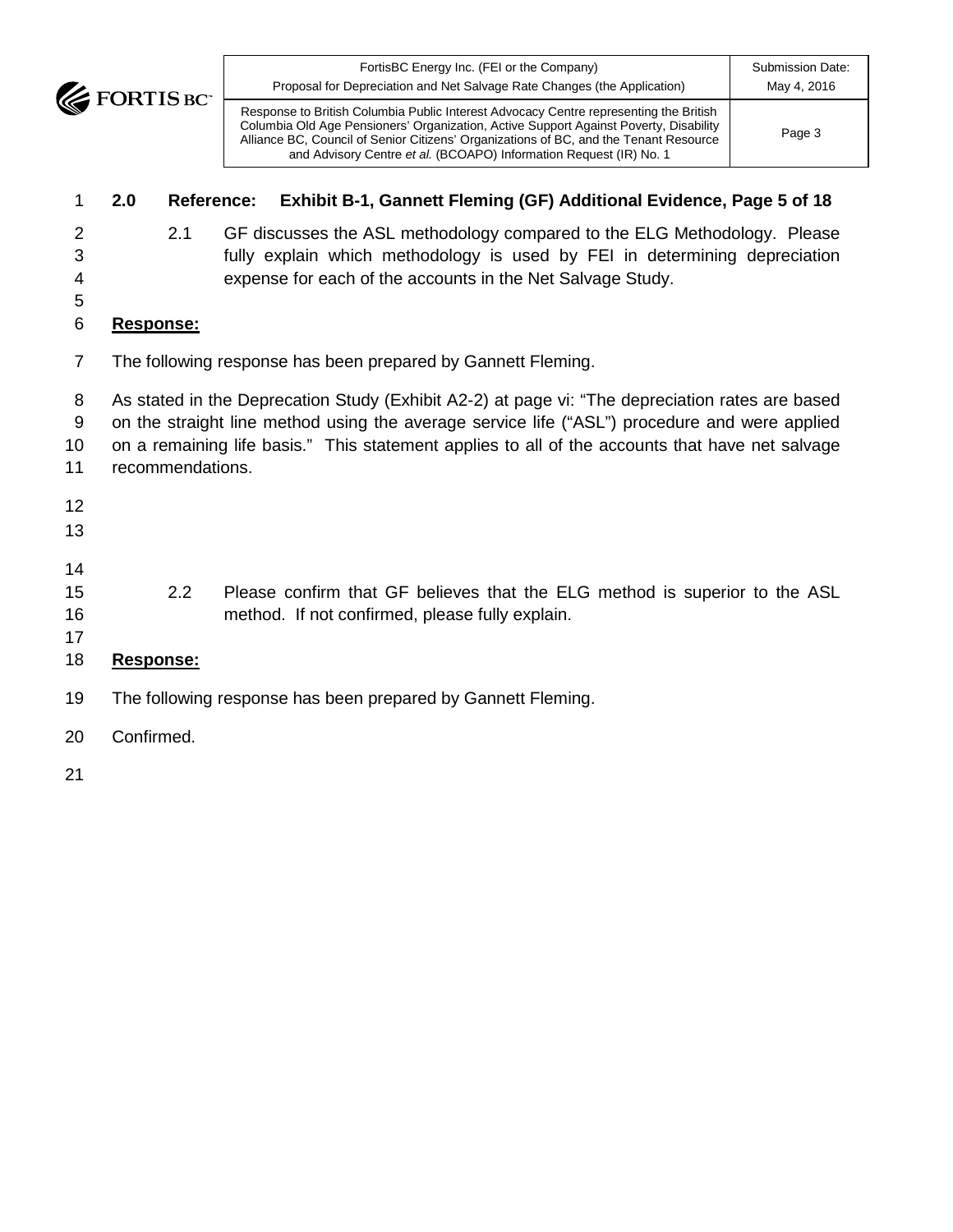| FortisBC Energy Inc. (FEI or the Company)<br>Proposal for Depreciation and Net Salvage Rate Changes (the Application)                                                                                                                                                   | <b>Submission Date:</b><br>May 4, 2016 |
|-------------------------------------------------------------------------------------------------------------------------------------------------------------------------------------------------------------------------------------------------------------------------|----------------------------------------|
| Response to British Columbia Public Interest Advocacy Centre representing the British<br>Columbia Old Age Pensioners' Organization, Active Support Against Poverty, Disability<br>Alliance BC, Council of Senior Citizens' Organizations of BC, and the Tenant Resource | Page 4                                 |

# **3.0 Reference: Exhibit B-1, Gannett Fleming (GF) Additional Evidence, Page 5 of 18**

and Advisory Centre *et al.* (BCOAPO) Information Request (IR) No. 1

 3.1 GF discusses Under Recovery (Loss) / Over Recovery (Gain). Please confirm that if the average service life is correct, over time any under recoveries in the early years will be offset by over recoveries in the later years. If not confirmed, please fully explain.

# 

- **Response:**
- The following response has been prepared by Gannett Fleming.

 Confirmed. However, as stated on page 8 of Exhibit B-1, it should be recognized that the continual addition of assets will result in "losses" continuing to outpace "gains". In particular, due to the impacts of inflation on new capital investment, the under recovery of depreciation on short-lived assets will defer the ability of the utility to recognize a gain.

- 
- 
- 
- 3.2 If the response to 3.1, above is not confirmed, please fully explain how the average service lives could be correct.
- 
- **Response:**
- The response to BCOAPO IR 1.3.1 was confirmed.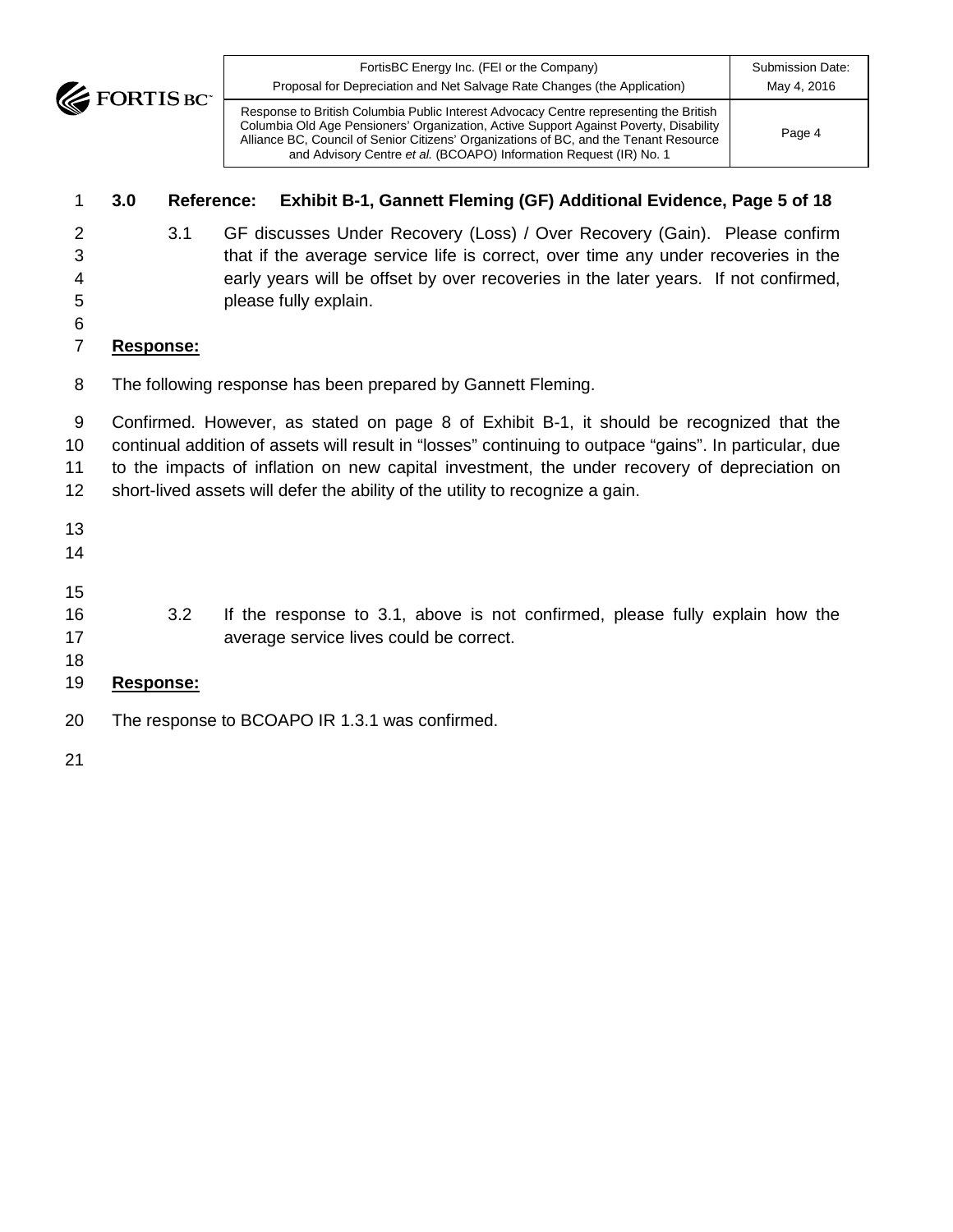| FortisBC Energy Inc. (FEI or the Company)                                                                                                                                                                                                                                                                                                     | Submission Date: |
|-----------------------------------------------------------------------------------------------------------------------------------------------------------------------------------------------------------------------------------------------------------------------------------------------------------------------------------------------|------------------|
| Proposal for Depreciation and Net Salvage Rate Changes (the Application)                                                                                                                                                                                                                                                                      | May 4, 2016      |
| Response to British Columbia Public Interest Advocacy Centre representing the British<br>Columbia Old Age Pensioners' Organization, Active Support Against Poverty, Disability<br>Alliance BC, Council of Senior Citizens' Organizations of BC, and the Tenant Resource<br>and Advisory Centre et al. (BCOAPO) Information Request (IR) No. 1 | Page 5           |

### **4.0 Reference: Exhibit B-1, Gannett Fleming (GF) Additional Evidence, Page 6 and 7 of 18**

- 
- 4.1 In the first bullet in response to Question 1 (a), GF mentions information provided by FEI. Please provide all information, directions, memos, or any other communication provided to GF from FEI.
- 

# **Response:**

 The referenced first bullet in response to Question 1 (a) states that "FEI provided Gannett Fleming with updated historical aged retirements from 2010 to 2014 which provided a complete aged retirement history for this asset class from the first retirement in 1963 to 2014, for a total of

almost \$46M in assets."

 This is true for the specific asset account 475 and also for the Depreciation Study more generally; that FEI provided Gannett Fleming with all asset record data for the period 2010 to 2014. This information is already reflected in the Depreciation Study (Exhibit A2-2) and can be found in the schedules within the study.

- 
- 
- 
- 4.2 At the top of page 7, FEI refers to statistical analysis. Please provide all working papers, and supporting documents, of the statistical analysis.
- 
- **Response:**
- The following response has been prepared by Gannett Fleming.

 Please refer to Section V of the filed Depreciation Study (Exhibit A2-2) for the statistical analysis for all accounts. Specifically with respect to account 475 which was being discussed at the top of page 7 of Exhibit B-1, please refer to page V-37 through V-39 of Exhibit A2-2.

- 
- 
- 
- 4.3 In the second complete bullet on page 7, GF mentions discussions with FEI operating and engineering staff. Please provide copies of all interview notes, meeting notes, meeting minutes, meeting agendas, questionnaires, or any other documentation of the meetings discussed.
-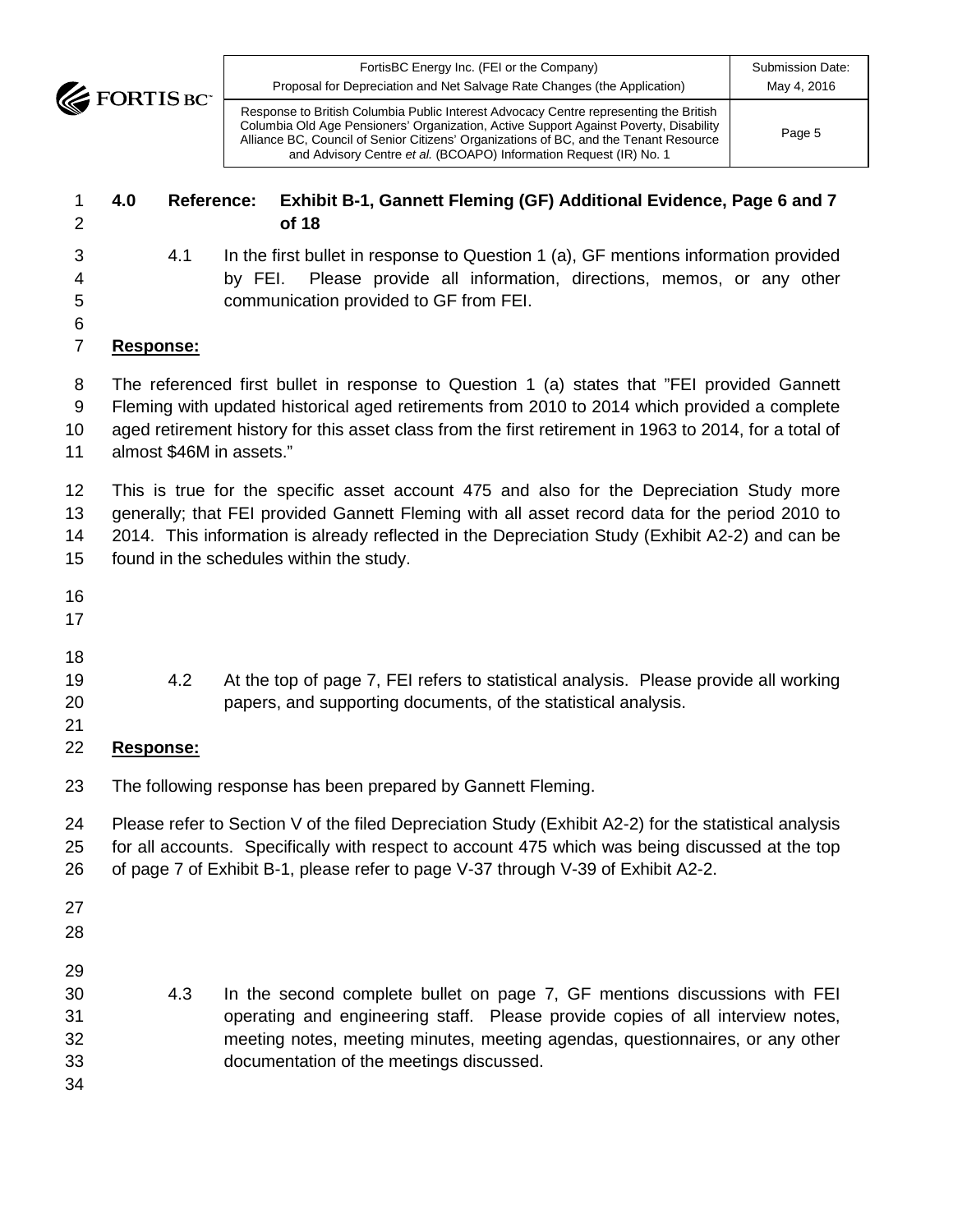

| FortisBC Energy Inc. (FEI or the Company)<br>Proposal for Depreciation and Net Salvage Rate Changes (the Application)                                                                                                                                                                                                                         | Submission Date:<br>May 4, 2016 |
|-----------------------------------------------------------------------------------------------------------------------------------------------------------------------------------------------------------------------------------------------------------------------------------------------------------------------------------------------|---------------------------------|
| Response to British Columbia Public Interest Advocacy Centre representing the British<br>Columbia Old Age Pensioners' Organization, Active Support Against Poverty, Disability<br>Alliance BC, Council of Senior Citizens' Organizations of BC, and the Tenant Resource<br>and Advisory Centre et al. (BCOAPO) Information Request (IR) No. 1 | Page 6                          |

#### 1 **Response:**

- 2 The following response has been prepared by Gannett Fleming.
- 3 Meetings regarding account 475 included a discussion of Gannett Fleming's recommendations
- 4 and confirmation from FEI personnel of the facts noted in the referenced paragraph. The results
- 5 of the meeting are reported in the Depreciation Study and the minutes of the meeting regarding
- 6 Distribution Mains (account 475) are provided in Attachment 4.3.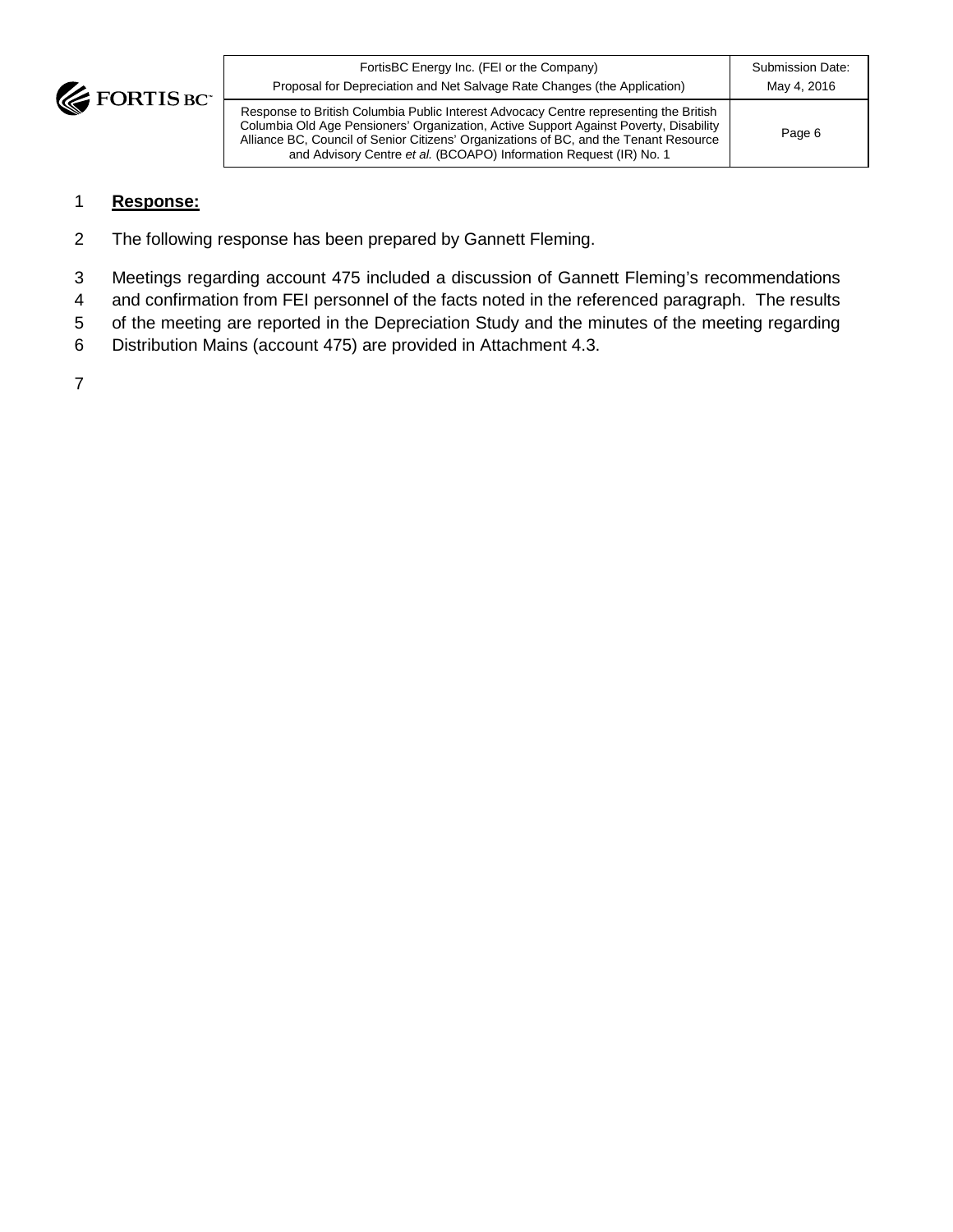**EXECUTE BOY** 

Page 7

Response to British Columbia Public Interest Advocacy Centre representing the British Columbia Old Age Pensioners' Organization, Active Support Against Poverty, Disability Alliance BC, Council of Senior Citizens' Organizations of BC, and the Tenant Resource and Advisory Centre *et al.* (BCOAPO) Information Request (IR) No. 1

### 1 **5.0 Reference: Exhibit B**‐**1, Gannett Fleming (GF) Additional Evidence, Page 8 of 18**

5

2 5.1 In the third paragraph, GF states that the majority of retirements have occurred 3 prior to the average service life of 64 years. Please provide all supporting 4 analysis in support of the GF assertions.

# 6 **Response:**

- 7 The following response has been prepared by Gannett Fleming.
- 8 Please refer to page V-38 and V-39 of Exhibit A2-2. Retirements are indicated at each age from
- 9 age 0 to age 74.5. Retirements up to age 63.5 total \$45.9M with a total actual retirement of
- 10 \$46M indicating 99.7% of the total actual retirement activity has occurred prior to the average
- 11 service life of 64 years.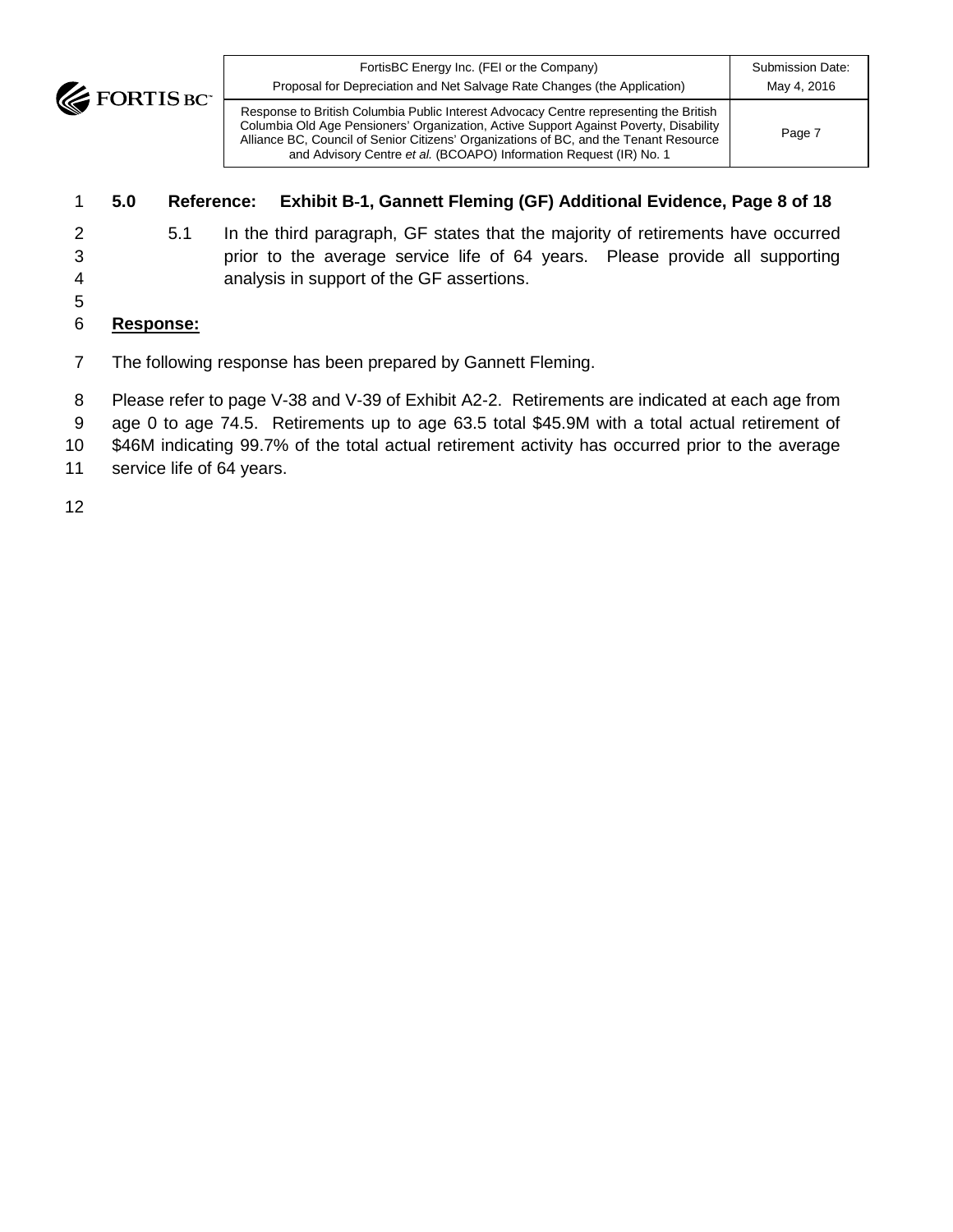Alliance BC, Council of Senior Citizens' Organizations of BC, and the Tenant Resource and Advisory Centre *et al.* (BCOAPO) Information Request (IR) No. 1 Page 8

### **6.0 Reference: Exhibit B**‐**1, Gannett Fleming (GF) Additional Evidence, Page 13 of 18**

 6.1 In response to Question 3 (b), in the first paragraph on page 13, GF states that the assets are young on average. Please provide all detailed working papers in support of the assertions.

#### **Response:**

The following response has been prepared by Gannett Fleming.

 Question 3 (b) was related to two accounts - 467.10 Measuring and Regulating Additions – Transmission Plant and 477.10 Measuring and Regulating Additions – Distribution Plant.

 Please refer to page V-23 and V-24 of Exhibit A2-2 for the service life statistic tables for account 467.10, which has a 36 year service life recommendation. For this account, retirements are indicated from age 0 to age 42.5. Retirements up to age 35.5 total \$6.838M and the total actual retirement to the end of 2014 is \$6.859M, indicating that 99.7% of the total actual retirement

activity has occurred prior to the average service life of 36 years.

 Please refer to page V-41 and V-42 of Exhibit A2-2 for the service life statistic tables for account 477.10 which has a 30 year service life recommendation. For this account, retirements are indicated from age 0 to age 50.5. Retirements up to age 29.5 total \$14.900M and the total actual retirement to the end of 2014 is \$15.837M, indicating that 94.1% of the total actual retirement activity has occurred prior to the average service life of 30 years.

- 
- 
- 

 6.2 In the third paragraph, GF indicates that losses will be larger than gains due to inflation. Please fully explain why the reverse is not true, that inflation would make later retirements more cost effective.

# **Response:**

The following response has been prepared by Gannett Fleming.

 Gannett Fleming does not understand how "inflation would make later retirements more cost effective". The paragraph referenced on page 13 of Exhibit B-1 refers to how the magnitude of gains on assets that survive beyond the average service life will be smaller than the losses on similar assets that retire before the average service life, because the original cost base of older assets is smaller than for newer assets due to inflation. In other words, due to inflation the same types of assets cost more today than they did, say, in the 1950s, such that gains or losses on an asset added in the 1950s will be much smaller than gains or losses on a similar asset added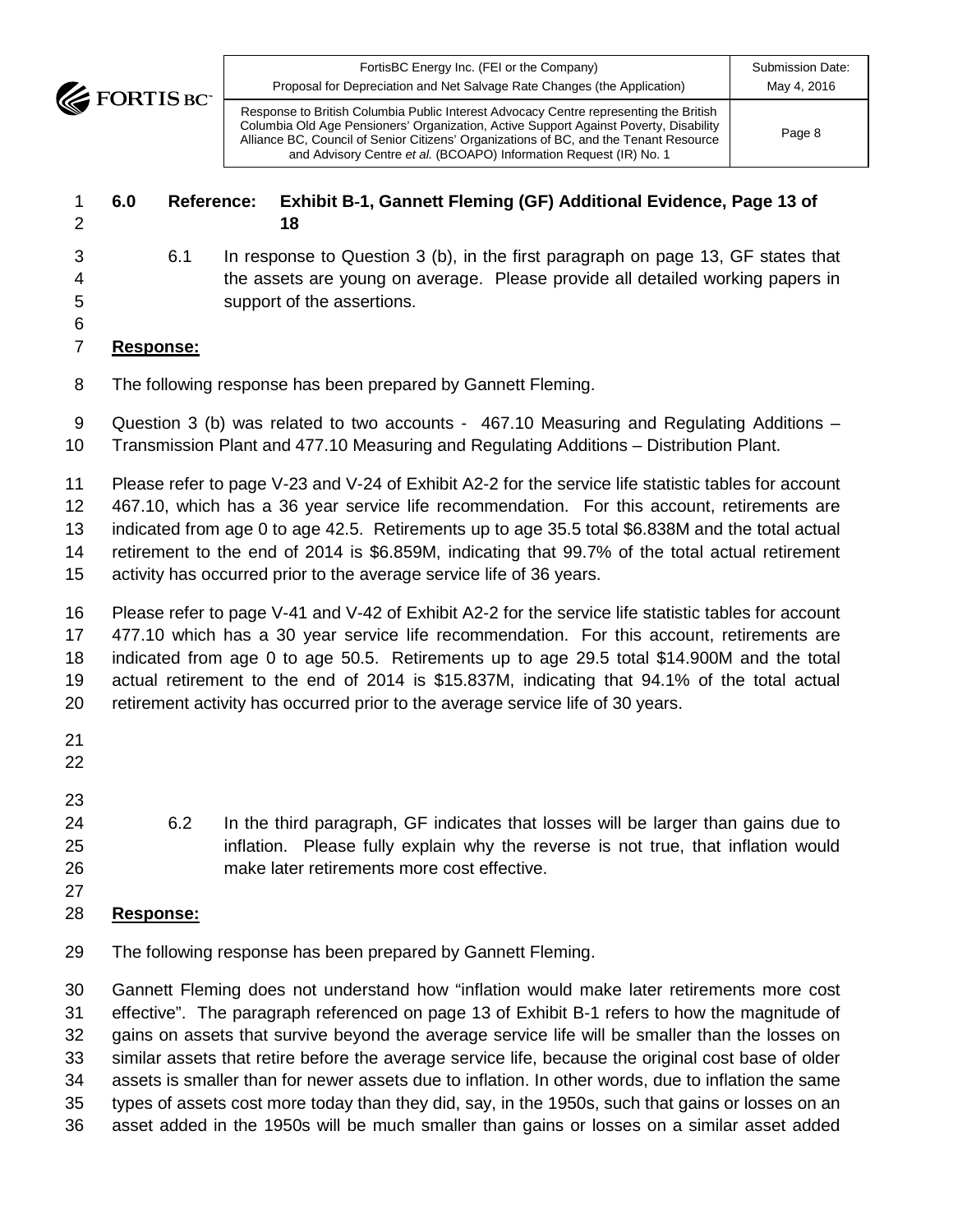

| FortisBC Energy Inc. (FEI or the Company)                                                                                                                                                                                                                                                                                                     | Submission Date: |
|-----------------------------------------------------------------------------------------------------------------------------------------------------------------------------------------------------------------------------------------------------------------------------------------------------------------------------------------------|------------------|
| Proposal for Depreciation and Net Salvage Rate Changes (the Application)                                                                                                                                                                                                                                                                      | May 4, 2016      |
| Response to British Columbia Public Interest Advocacy Centre representing the British<br>Columbia Old Age Pensioners' Organization, Active Support Against Poverty, Disability<br>Alliance BC, Council of Senior Citizens' Organizations of BC, and the Tenant Resource<br>and Advisory Centre et al. (BCOAPO) Information Request (IR) No. 1 | Page 9           |

- 1 today. The referenced paragraph does not refer to the incremental cost of retiring assets, which
- 2 may be what is being referred to in the question.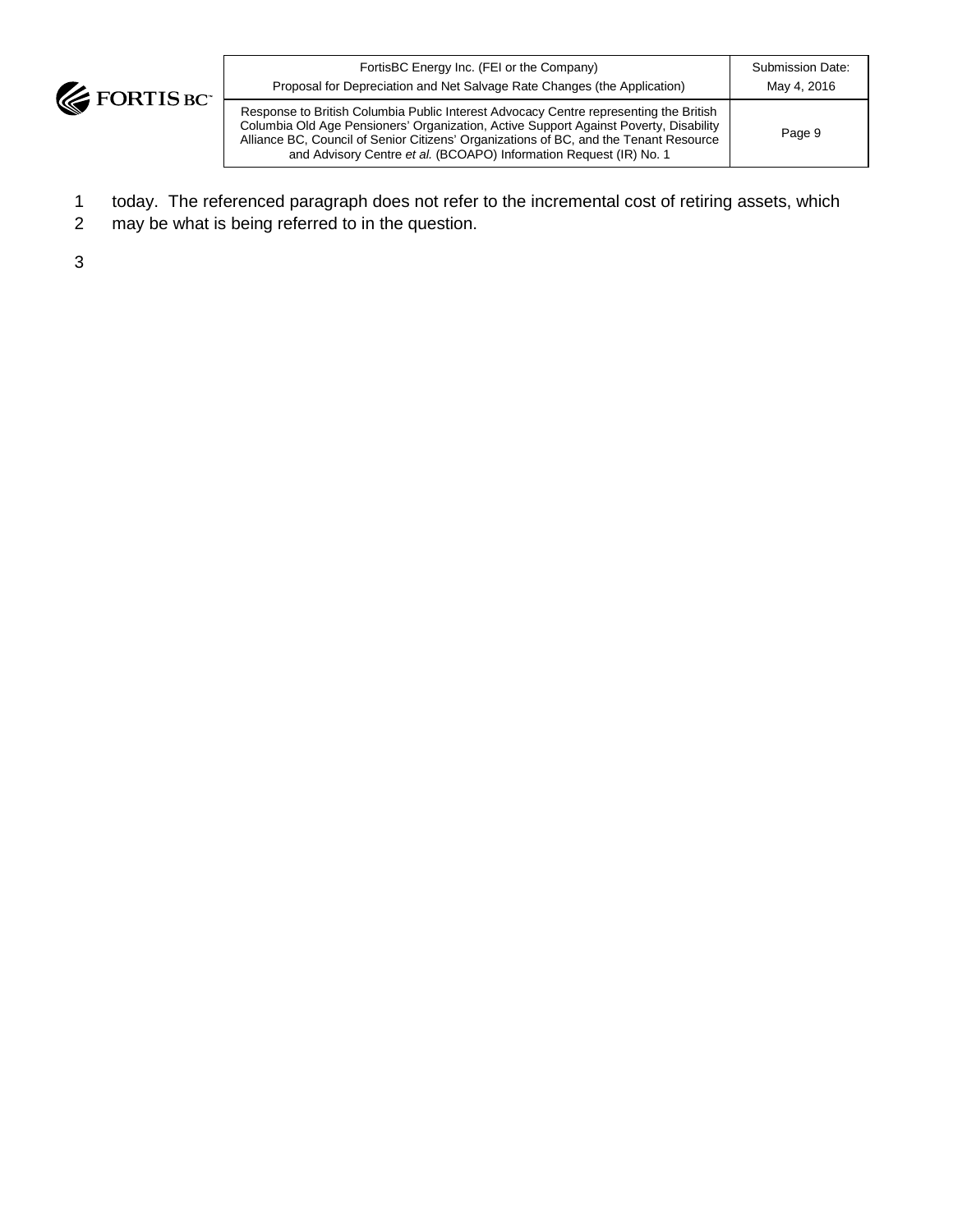**EXECUTE BOY** 

FortisBC Energy Inc. (FEI or the Company) Proposal for Depreciation and Net Salvage Rate Changes (the Application) Submission Date: May 4, 2016 Response to British Columbia Public Interest Advocacy Centre representing the British

Page 10

Columbia Old Age Pensioners' Organization, Active Support Against Poverty, Disability Alliance BC, Council of Senior Citizens' Organizations of BC, and the Tenant Resource and Advisory Centre *et al.* (BCOAPO) Information Request (IR) No. 1

| 1<br>2                | 7.0       | <b>Reference:</b> | Exhibit B-1, Gannett Fleming (GF) Additional Evidence, Page 13 of<br>18                                                                                                                                                                         |
|-----------------------|-----------|-------------------|-------------------------------------------------------------------------------------------------------------------------------------------------------------------------------------------------------------------------------------------------|
| 3<br>$\overline{4}$   |           | Preamble:         | GF does not appear to respond to Question 5, but rather provides a<br>response from the 2012-2013 RRA.                                                                                                                                          |
| 5<br>6<br>7<br>8<br>9 | Response: | 7.1               | Please provide a chart similar to the charts on page 16 of 18 (PDF 19 of 73) for<br>each of the accounts in the net salvage study. In the response, please provide<br>the supporting data, underlying calculations, and underlying assumptions. |

The following response has been prepared by Gannett Fleming.

 There are 33 accounts for which Gannett Fleming is recommending net salvage rates. To provide the requested information for each of these accounts would require a significant amount of time and effort and would provide no additional benefit. Please refer to the response to Question #4 in Exhibit B-1, Gannett Fleming Additional Evidence. The original chart reference was provided to show an example of the expected effect that would be applicable to all accounts. As stated, "(t)he response provided to BCUC IR 2.74.13 was in relation to Account 475 but is indicative of all the accounts." Each account would show the same effect, i.e., that losses prior to the average service are offset by gains after the average service life for every account.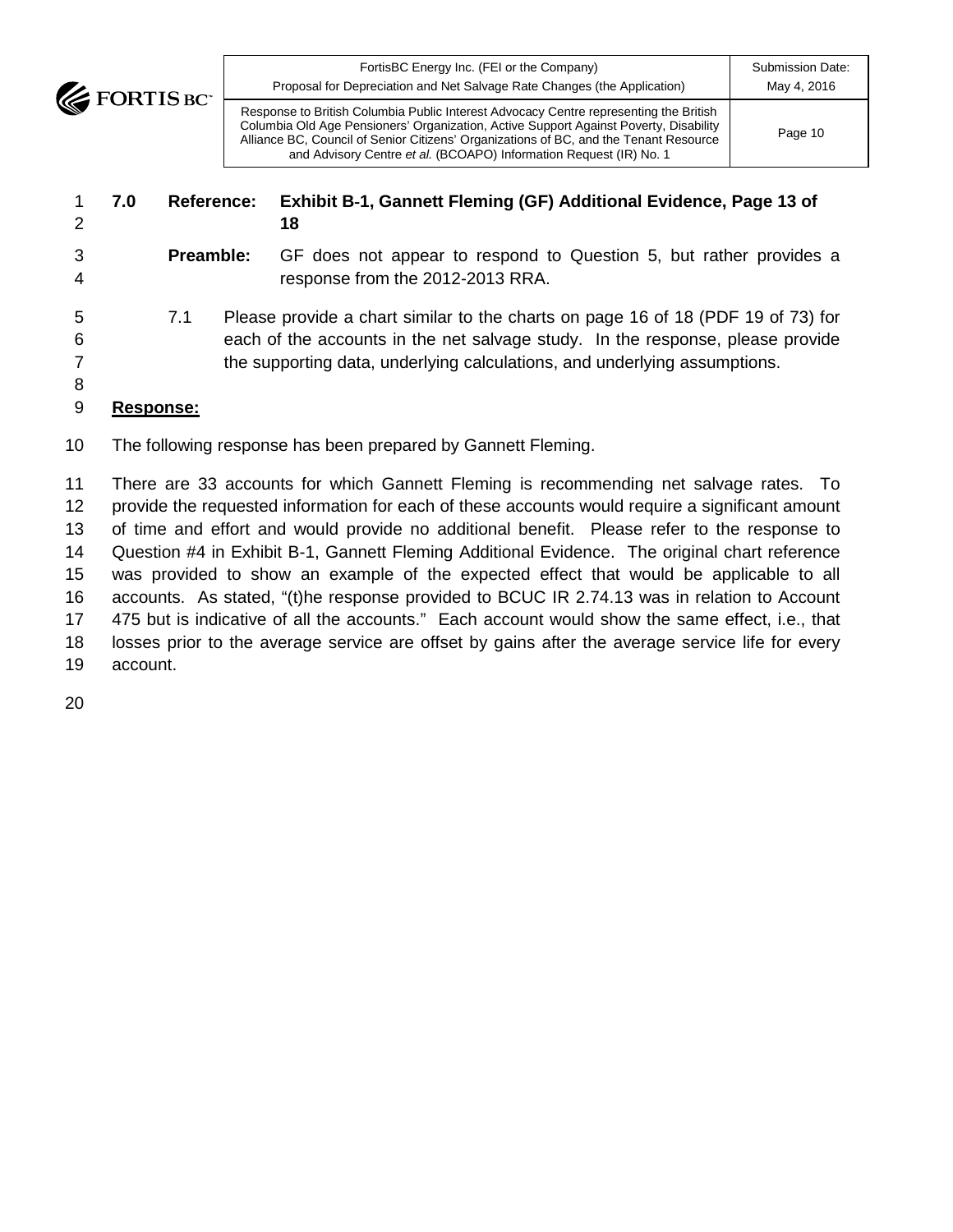FortisBC Energy Inc. (FEI or the Company)

Submission Date: May 4, 2016

Page 11

Response to British Columbia Public Interest Advocacy Centre representing the British Columbia Old Age Pensioners' Organization, Active Support Against Poverty, Disability Alliance BC, Council of Senior Citizens' Organizations of BC, and the Tenant Resource and Advisory Centre *et al.* (BCOAPO) Information Request (IR) No. 1

Proposal for Depreciation and Net Salvage Rate Changes (the Application)

### 1 **8.0 Reference: Exhibit B**‐**1, Gannett Fleming (GF) Additional Evidence, Page 17 of**  2 **18**

 8.1 In response to Question 5, GF discusses the difference between the ASL and ELG methods. Please provide the service lives, depreciation rates, and net salvage rate for each account in the net salvage study, for each of the ELG method, and the ASL method, along with the supporting calculations and assumptions.

8

### 9 **Response:**

**EXECUTE FORTIS BC** 

10 The following response has been prepared by Gannett Fleming.

 The depreciation parameters of life and net salvage remain unchanged whether using an ELG procedure or an ASL procedure and can therefore be found in Exhibit A2-2. The depreciation rates and net salvage rates under the ASL method have been provided in Exhibit A2-1 Tables 12-2 and 12-3. The depreciation rates and net salvage rates under the ELG method have been prepared on a preliminary basis only to respond to this question and also to respond to BCUC IR 1.2.3.21 and are provided in the table below.

|                |                                              | Life  | <b>Net Salvage</b> |
|----------------|----------------------------------------------|-------|--------------------|
| <b>ACCOUNT</b> | <b>ACCOUNT DESCRIPTION</b>                   | ELG*  | $ELG*$             |
|                |                                              |       |                    |
|                | <b>INTANGIBLE PLANT</b>                      |       |                    |
|                | 401.01 Franchises and Consents               | 3.01  | 0.00               |
|                | 402.01 Computer Software Application 8 years | 12.50 | 0.00               |
|                | 402.02 Computer Software Application 5 years | 20.00 | 0.00               |
|                | 402.03 Intangible Plant                      | 2.08  | 0.00               |
|                | 402.11 Intangible Plant                      | 2.50  | 0.00               |
|                | <b>TOTAL INTANGIBLE PLANT</b>                |       |                    |
|                | <b>MANUFACTURING PLANT</b>                   |       |                    |
|                | 432.00 Mfg. Gas Structures                   | 2.70  | 0.00               |
|                | 433.00 Mfg. Gas Equipment                    | 4.88  | 0.00               |
|                | 434.00 Mfg. Gas Holders                      | 2.47  | 0.00               |
|                | 436.00 Mfg. Gas Compressor Equipment         | 3.87  | 0.00               |
|                | 437.00 Mfg. Gas Meas. & Reg. Equipment       | 3.21  | 0.00               |
|                | <b>TOTAL MANUFCTURING PLANT</b>              |       |                    |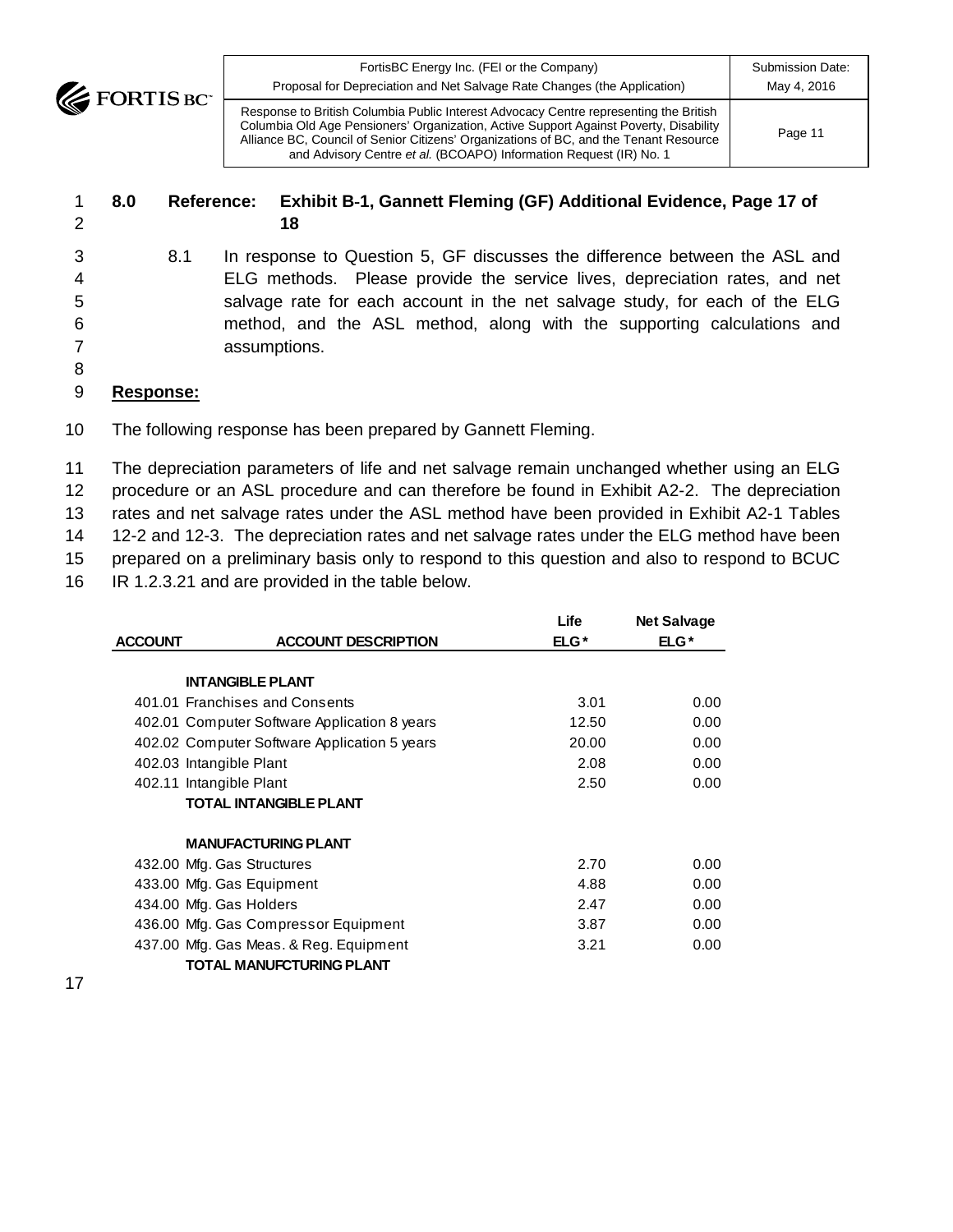J.

| FortisBC Energy Inc. (FEI or the Company)                                                                                                                                                                                                                                                                                                     | Submission Date: |
|-----------------------------------------------------------------------------------------------------------------------------------------------------------------------------------------------------------------------------------------------------------------------------------------------------------------------------------------------|------------------|
| Proposal for Depreciation and Net Salvage Rate Changes (the Application)                                                                                                                                                                                                                                                                      | May 4, 2016      |
| Response to British Columbia Public Interest Advocacy Centre representing the British<br>Columbia Old Age Pensioners' Organization, Active Support Against Poverty, Disability<br>Alliance BC, Council of Senior Citizens' Organizations of BC, and the Tenant Resource<br>and Advisory Centre et al. (BCOAPO) Information Request (IR) No. 1 | Page 12          |

| <b>LNG PLANT</b>                                          |         |         |
|-----------------------------------------------------------|---------|---------|
| 442.00 LNG Plant - Structures                             | 3.89    | 0.43    |
| 442.01 LNG Plant - Structures Mt. Hayes                   | 4.47    | 0.51    |
| 443.00 LNG Plant - Equipment                              | 2.20    | 0.52    |
| 443.05 LNG Plant - Equipment Mt. Hayes                    | 1.68    | 0.36    |
| 448.10 LNG Plant - Piping                                 | 2.85    | 0.31    |
| 448.20 LNG Plant - Pre-treatment                          | 4.47    | 0.51    |
| 448.30 LNG Plant - Liquefaction Equipment                 | 2.85    | 0.62    |
| 448.40 LNG Plant - Send Out Equipment                     | 3.22    | 0.35    |
| 448.50 LNG Plant - Sub-Station and Electrical             | 3.22    | 0.69    |
| 448.60 LNG Plant - Control Room                           | 7.22    | 0.00    |
| 449.00 LNG Plant - Other Equipment                        | 4.06    | 0.41    |
| 449.01 LNG Plant - Other Equipment Mt. Hayes              | 3.37    | 0.34    |
| 465.30 Mt. Hayes - Mains                                  | 1.51    | 0.32    |
| 467.00 Mt. Hayes - Meas. & Reg. Equipment                 | 3.65    | 0.29    |
| <b>TOTAL LNG PLANT</b>                                    |         |         |
| <b>TRANSMISSION PLANT</b>                                 |         |         |
| 462.00 Trans. Plant - Compressor Structures               | 3.67    | 0.03    |
| 463.00 Trans. Plant - Meas. & Reg. Structures             | 2.72    | 0.60    |
| 464.00 Trans. Plant - Other Structures                    | 3.86    | 0.22    |
| 465.00 Trans. Plant - Trans. Pipeline                     | 1.68    | 0.40    |
| 465.11 Intermediate Pipe - Whistler                       | 1.77    | 0.38    |
| 466.00 Trans. Plant - Compressor Equipment                | 3.08    | $-0.08$ |
| 467.10 Trans. Plant - Meas. & Reg. Equipment              | 3.08    | 0.26    |
| 467.20 Trans. Plant - Telemetry Equipment                 | 12.58   | 0.00    |
| 467.31 Intermed. Pressure - Meas. & Reg. Equipment - Whis | 3.51    | 0.29    |
| 468.00 Trans. Plant - Communications Equipment            | 1.33    | 0.00    |
| <b>TOTAL TRANSMISSION PLANT</b>                           |         |         |
| <b>DISTRIBUTION PLANT</b>                                 |         |         |
| 472.00 Dist. Systems - Structures                         | 3.20    | 0.38    |
| 473.00 Dist. Systems - Services                           | 3.12    | 1.98    |
| 474.00 Dist. Systems - Meters/Reg. Installations          | 6.71    | 1.76    |
| 474.02 New Meter Installations                            | 4.55    | 0.00    |
| 475.00 Dist. Systems - Mains                              | 1.80    | 0.49    |
| 476.00 Dist. Systems - NGV Fuel Equipment                 | $-9.30$ | 0.00    |
| 477.10 Dist. Systems - Meas. & Reg. Additions             | 3.72    | 0.49    |
| 477.20 Dist. Systems - Telemetry                          | 5.27    | 0.54    |
| 477.30 Dist. Systems - Meas. & Reg. Equipment             | $-9.48$ | 0.00    |
| 478.10 Dist. Systems - Meters                             | 6.62    | 0.00    |

478.20 Dist. Systems - Instruments 3.04 0.00

**TOTAL DISTRIBUTION PLANT**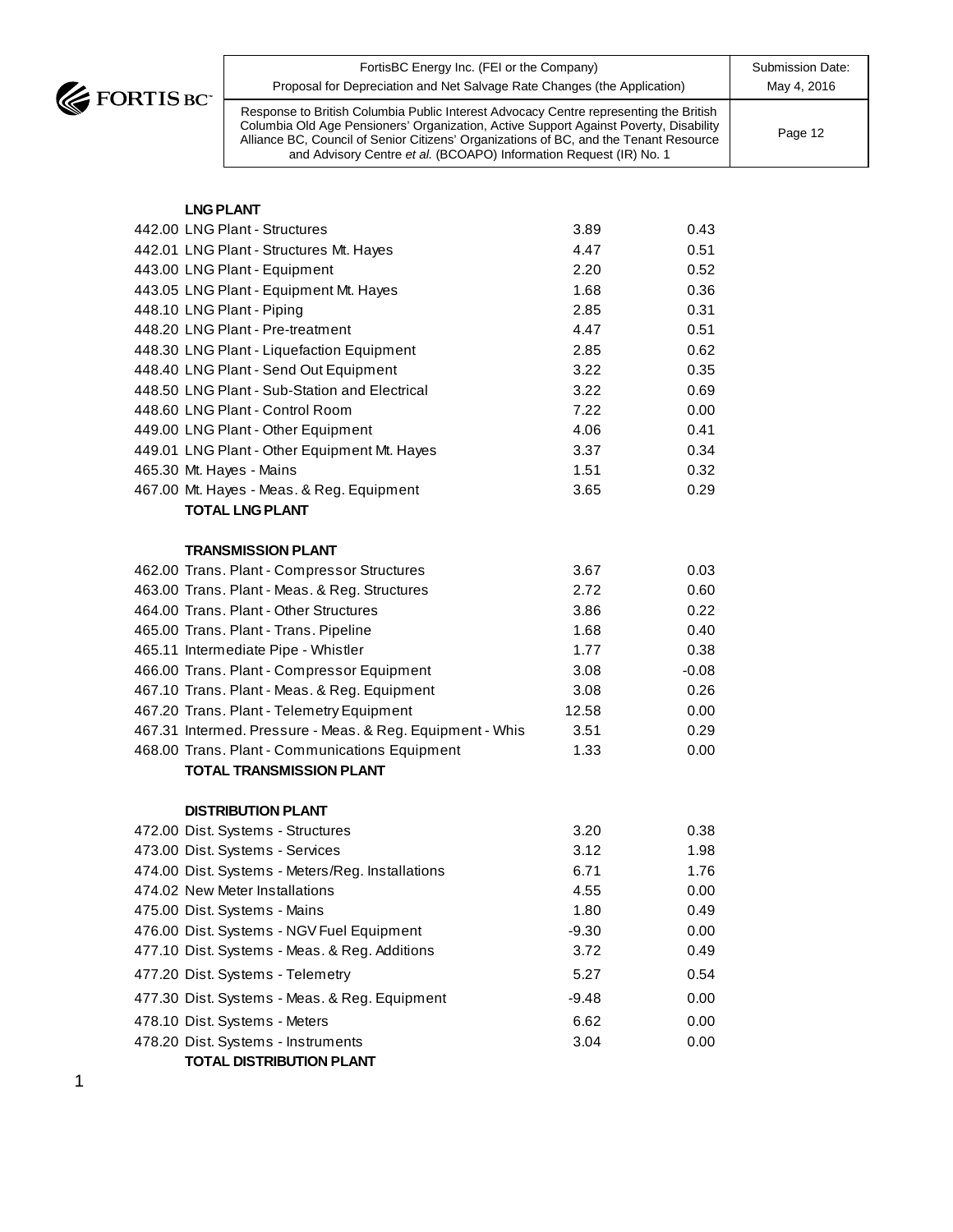**CE FORTIS BC** 

| FortisBC Energy Inc. (FEI or the Company)                                                                                                                                                                                                                                                                                                     | <b>Submission Date:</b> |
|-----------------------------------------------------------------------------------------------------------------------------------------------------------------------------------------------------------------------------------------------------------------------------------------------------------------------------------------------|-------------------------|
| Proposal for Depreciation and Net Salvage Rate Changes (the Application)                                                                                                                                                                                                                                                                      | May 4, 2016             |
| Response to British Columbia Public Interest Advocacy Centre representing the British<br>Columbia Old Age Pensioners' Organization, Active Support Against Poverty, Disability<br>Alliance BC, Council of Senior Citizens' Organizations of BC, and the Tenant Resource<br>and Advisory Centre et al. (BCOAPO) Information Request (IR) No. 1 | Page 13                 |

#### **BIO GAS**

| 472.20 Bio Gas - Strct. & Improvements                      | 4.54     | 0.46    |
|-------------------------------------------------------------|----------|---------|
| 474.10 Bio Gas Reg & Mtr Installations                      | 8.20     | 2.08    |
| 475.10 Bio Gas Mains - Land                                 | 2.06     | 0.51    |
| 477.40 Bio Gas Meas & Reg                                   | 4.61     | 0.00    |
| 478.30 Bio Gas Meters                                       | 6.18     | 0.00    |
| 418.10 Bio Gas Purification Overhaul                        | 5.00     | 0.00    |
| 418.20 Bio Gas Purification Upgrader                        | 4.90     | 0.25    |
| 418.30 Bio Gas - Strct. & Improvements - Special Facilities | N/A **   | N/A **  |
| 418.40 Bio Gas Reg & Mtr Installations - Special Facilities | N/A **   | N/A **  |
| 418.50 Bio Gas Mains - Land - Special Facilities            | $N/A$ ** | N/A **  |
| 418.60 Bio Gas Meas & Reg - Special Facilities              | N/A **   | N/A **  |
| 418.70 Bio Gas Meters - Special Facilities                  | N/A **   | N/A **  |
| <b>TOTAL BIO GAS</b>                                        |          |         |
| <b>NG FOR TRANSPORTATION</b>                                |          |         |
| 476.10 NG Transp - CNG Disp E                               | 4.82     | 0.00    |
| 476.20 NG Transp - LNG Disp E                               | 4.79     | 0.00    |
| 476.30 NG Transp - CNG Found                                | 4.90     | 0.00    |
| 476.40 NG Transp - LNG Found                                | 4.73     | 0.00    |
| 476.50 NG Transp - LNG Pumps                                | 8.98     | 0.00    |
| 476.60 NG Transp - CNG Dehydr                               | 4.95     | 0.00    |
| <b>TOTAL NG FOR TRANSPORTATION</b>                          |          |         |
| <b>GENERAL PLANT</b>                                        |          |         |
| 482.10 General Plant - Structures (Frame)                   | 6.05     | 0.00    |
| 482.20 General Plant - Structures (Masonry)                 | 2.34     | 0.28    |
| 483.10 Computer Hardware                                    | 20.00    | 0.00    |
| 483.20 Computer Software 12.5%                              | 12.50    | 0.00    |
| 483.30 Office Furniture and Equipment                       | 6.67     | 0.00    |
| 483.40 Furniture                                            | 5.00     | 0.00    |
| 484.00 Vehicles                                             | 16.55    | $-1.14$ |
| 485.10 Heavy Work Equipment                                 | 9.10     | $-0.72$ |
| 485.20 Heavy Mobile Equipment                               | 13.07    | $-2.91$ |
| 486.00 Small Tools/Equipment                                | 5.00     | 0.00    |
| 487.20 NGV Cylinders                                        | 6.67     | 0.00    |
| 488.10 Telephone Equipment                                  | 6.67     | 0.00    |
| 488.20 Radio Equipment                                      | 6.67     | 0.00    |
| <b>TOTAL GENERAL PLANT</b>                                  |          |         |

Notes:

\* Rates under the ELG procedure are preliminary rates

\*\* Asset classes not assessed under the ELG procedure. ASL Rates based on current vintage theoretical values.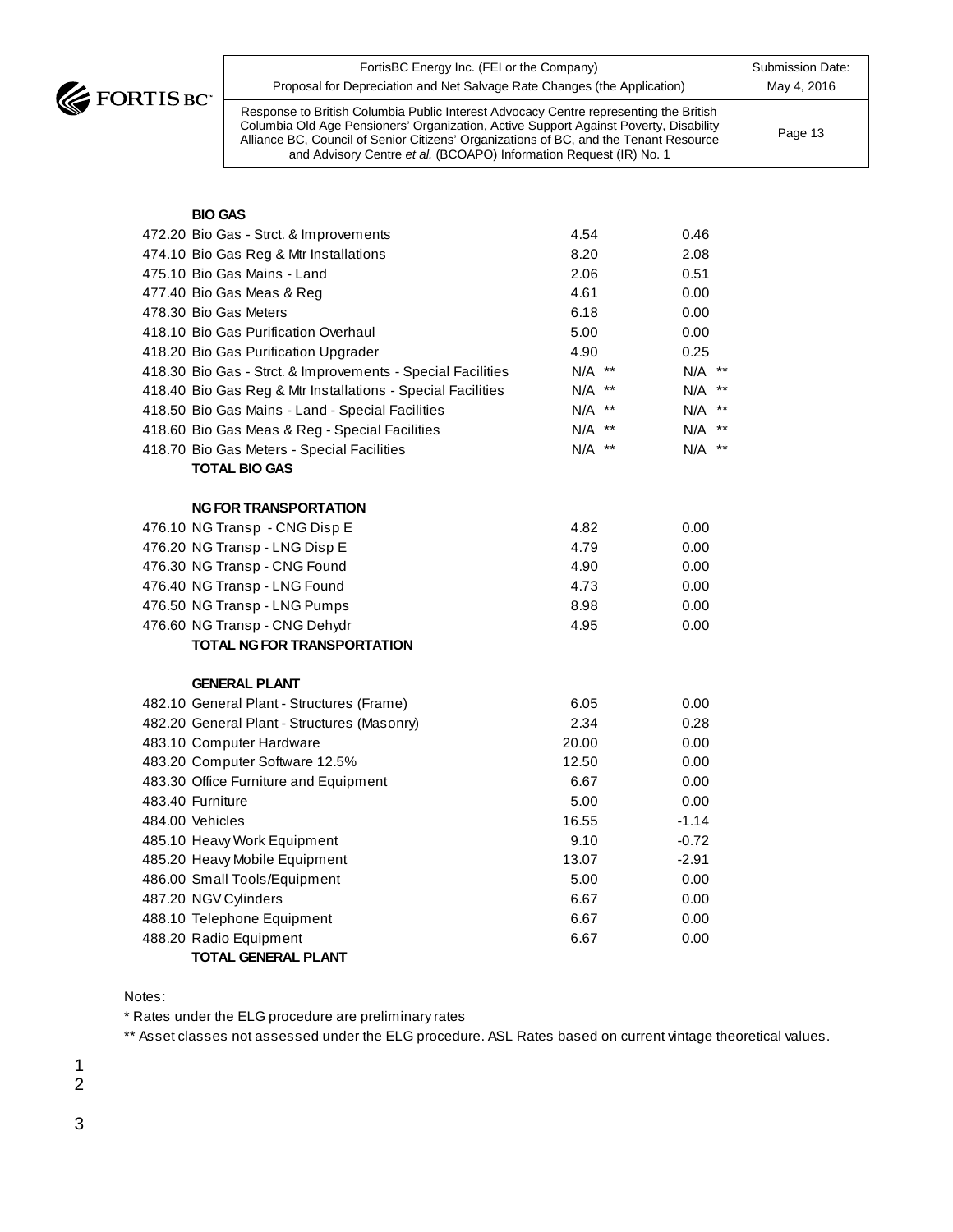

| FortisBC Energy Inc. (FEI or the Company)                                                                                                                                                                                                                                                                                                     | Submission Date: |
|-----------------------------------------------------------------------------------------------------------------------------------------------------------------------------------------------------------------------------------------------------------------------------------------------------------------------------------------------|------------------|
| Proposal for Depreciation and Net Salvage Rate Changes (the Application)                                                                                                                                                                                                                                                                      | May 4, 2016      |
| Response to British Columbia Public Interest Advocacy Centre representing the British<br>Columbia Old Age Pensioners' Organization, Active Support Against Poverty, Disability<br>Alliance BC, Council of Senior Citizens' Organizations of BC, and the Tenant Resource<br>and Advisory Centre et al. (BCOAPO) Information Request (IR) No. 1 | Page 14          |

- 1 8.2 Please provide an analysis of the impact on revenue requirement of adopting the 2 ELG method compared to the ASL method for each account.
- 3

# 4 **Response:**

5 Please refer to the response to BCUC IR 1.2.3.1.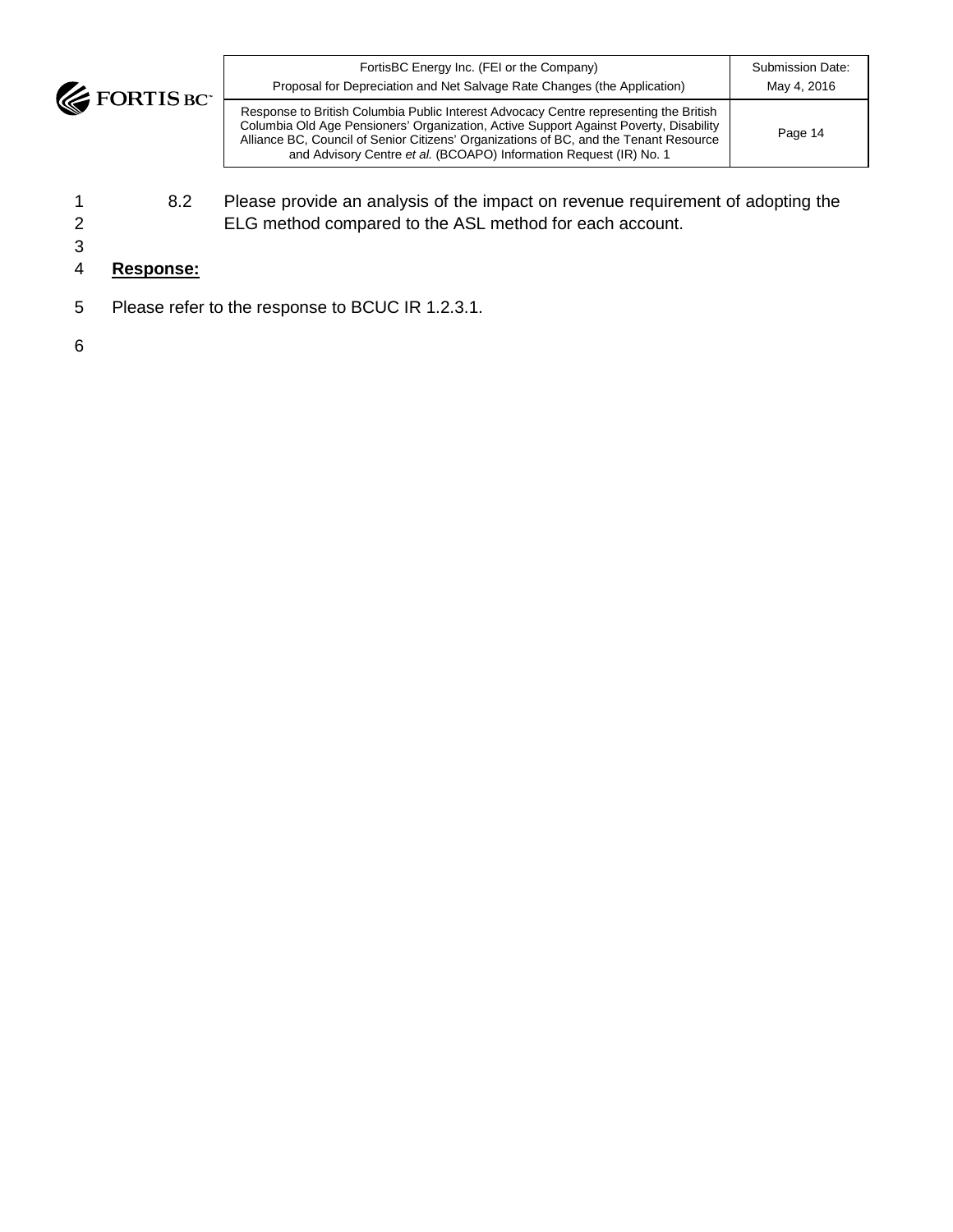**EXECUTE BOY** 

### 1 **9.0 Reference: Exhibit B**‐**1, Gannett Fleming (GF) Additional Evidence, Attachment**  2 **1, Service Life Statistics.**

- 
- 3 9.1 Please provide the proposed survivor curves for each of the accounts in the net 4 salvage study, along with a plot of the actual historic retirements.
- 5
- 6 **Response:**
- 7 The following response has been prepared by Gannett Fleming.
- 8 Please refer to Section V of the Depreciation Study (Exhibit A2-2) for the survivor curves used in
- 9 support of the depreciation life parameters. The survivor curves are not used in net salvage
- 10 analysis.
- 11 Please also refer to the response to BCOAPO IR 1.1.1.
- 12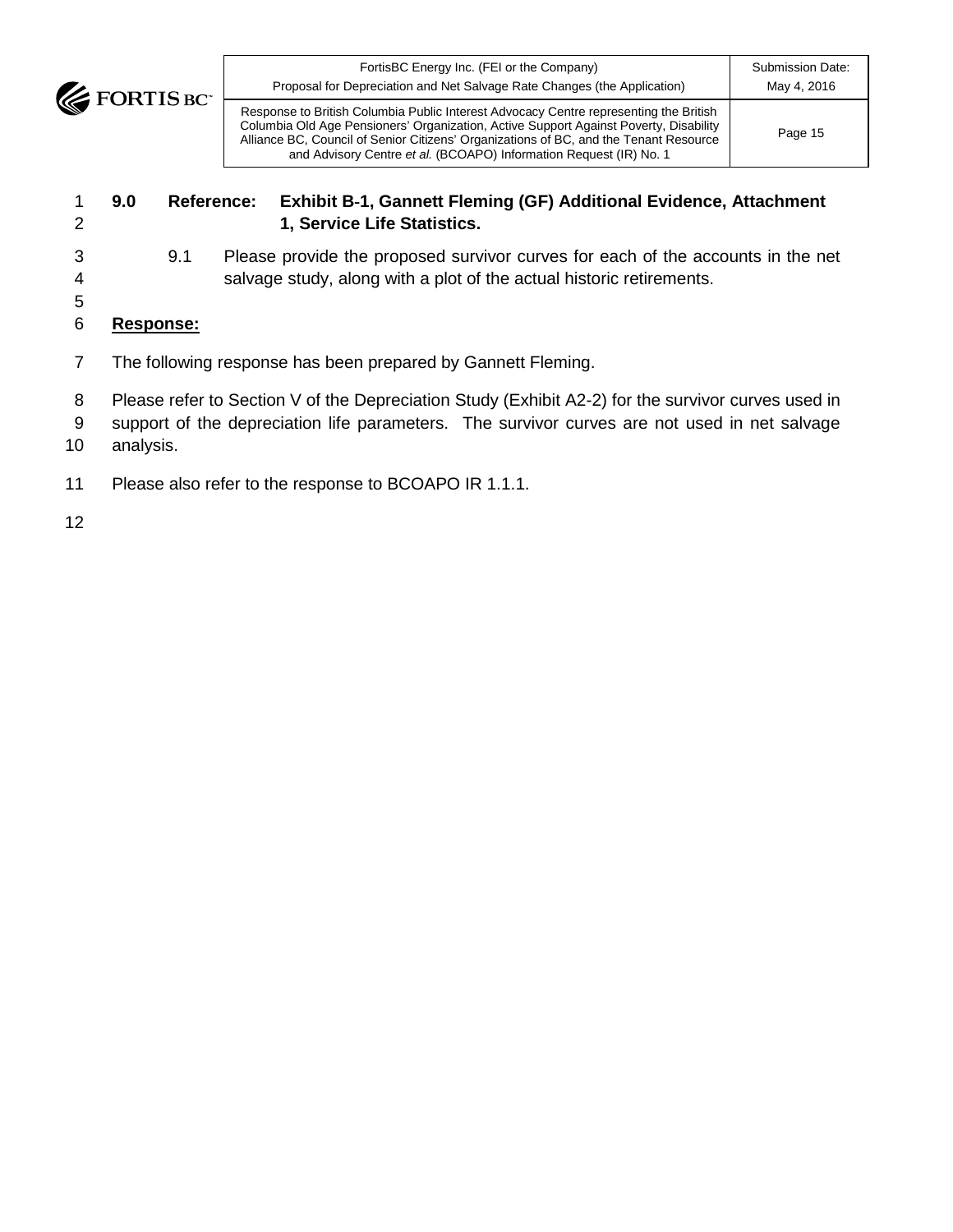**EXECUTE BOY** 

| FortisBC Energy Inc. (FEI or the Company)<br>Proposal for Depreciation and Net Salvage Rate Changes (the Application)                                                                                                                                                                                                                         | Submission Date:<br>May 4, 2016 |
|-----------------------------------------------------------------------------------------------------------------------------------------------------------------------------------------------------------------------------------------------------------------------------------------------------------------------------------------------|---------------------------------|
| Response to British Columbia Public Interest Advocacy Centre representing the British<br>Columbia Old Age Pensioners' Organization, Active Support Against Poverty, Disability<br>Alliance BC, Council of Senior Citizens' Organizations of BC, and the Tenant Resource<br>and Advisory Centre et al. (BCOAPO) Information Request (IR) No. 1 | Page 16                         |

### **10.0 Reference: Exhibit B**‐**1, Gannett Fleming (GF) Additional Evidence, Attachment 2, Group Accounting.**

 10.1 Starting on PDF page 35 of 73, GF discusses the nature of retirements, including, third party strikes, and forces of nature including storms and soil erosion, and other. Please provide an analysis of all retirements in the study splitting the number of retirements and cost of retirements for each year and each account by each of the causes listed by GF.

### 

### **Response:**

 The requested analysis is often referred to as a "Cause of Retirement Study". Provided that the information is available, a Cause of Retirement Study would take a significant amount of time and effort and could not be completed within the time allotted for responding to IRs in this proceeding. Using account 473-00 - Distribution Services as an example, a Cause of Retirement Study would involve researching each individual asset retirement in each year from 1963 to 2014. This would then be replicated for each of the 68 asset accounts studied. Since FEI does not track the causes of plant retirements in its SAP system, FEI is not able to provide such information.

- 
- 
- 
- 10.2 For the analysis provided in response to 10.1 above, please also provide the age of the asset retired for each cause.
- 

# **Response:**

- Please refer to the response to BCOAPO IR 1.10.1.
-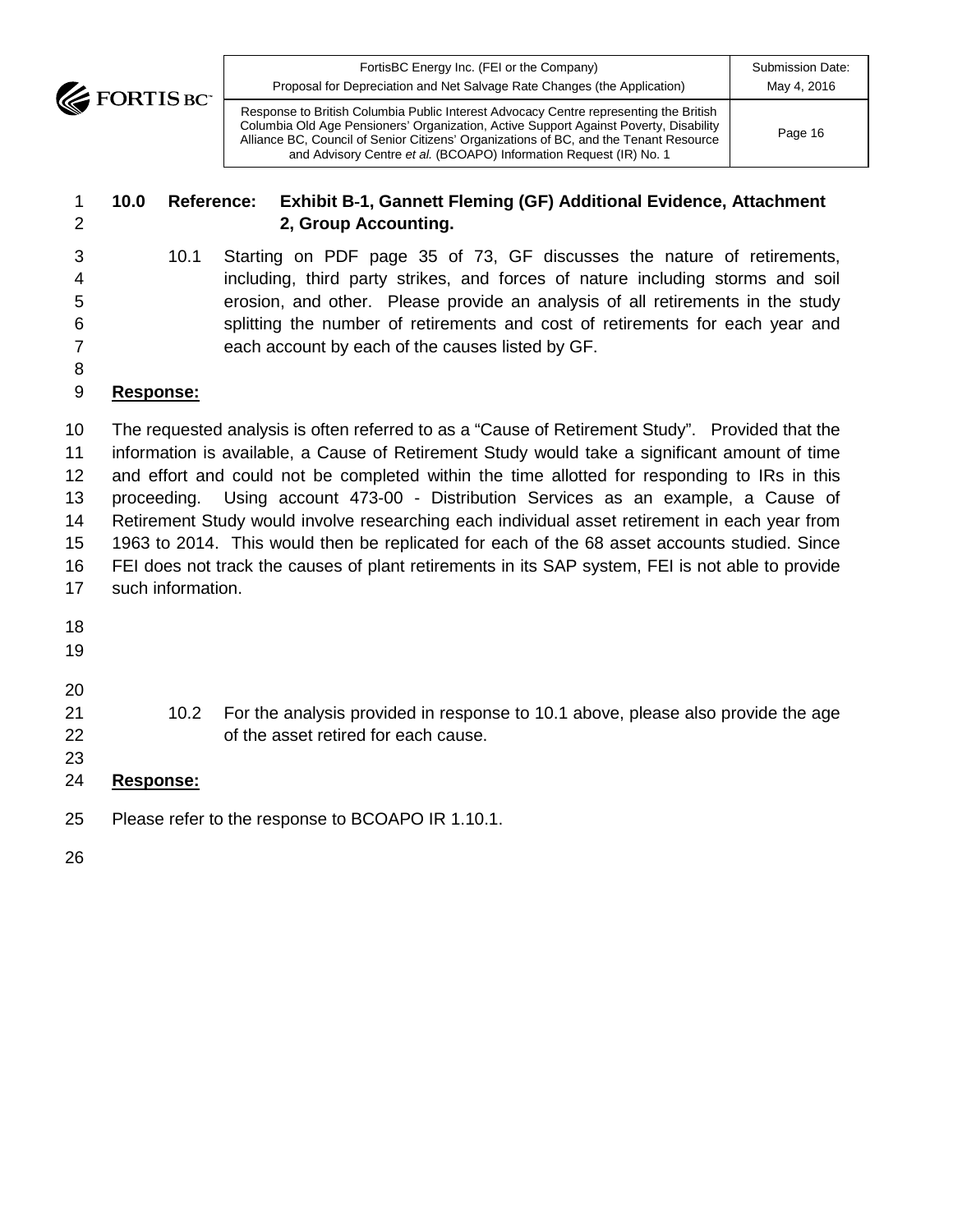FortisBC Energy Inc. (FEI or the Company) Proposal for Depreciation and Net Salvage Rate Changes (the Application) Submission Date: May 4, 2016 Response to British Columbia Public Interest Advocacy Centre representing the British Columbia Old Age Pensioners' Organization, Active Support Against Poverty, Disability Alliance BC, Council of Senior Citizens' Organizations of BC, and the Tenant Resource and Advisory Centre *et al.* (BCOAPO) Information Request (IR) No. 1 Page 17

# **11.0 Reference: Exhibit B**‐**1, Gannett Fleming (GF) Additional Evidence, Attachment 3, Accumulated Depreciation Reserve True-up Process.**

- 11.1 Please fully explain how this evidence relates to the determination of net salvage.
- **Response:**
- The following response has been prepared by Gannett Fleming.

 The true-up process does not relate to the determination of net salvage parameters. Question #5 in the request for Additional Evidence asked for a comparison of FEI's depreciation rates to other large Canadian gas utilities. The true-up process is a major determinate in depreciation rate differences even when utility assets share the same life, and was provided to provide details on the relevance of the true-up process and its mechanics.

- 
- 
- 

 11.2 Please provide the actual reserve true up analysis, and related charts and working papers for each account included in this update.

# **Response:**

- The following response has been prepared by Gannett Fleming.
- Please refer to Section VII of Exhibit A2-2.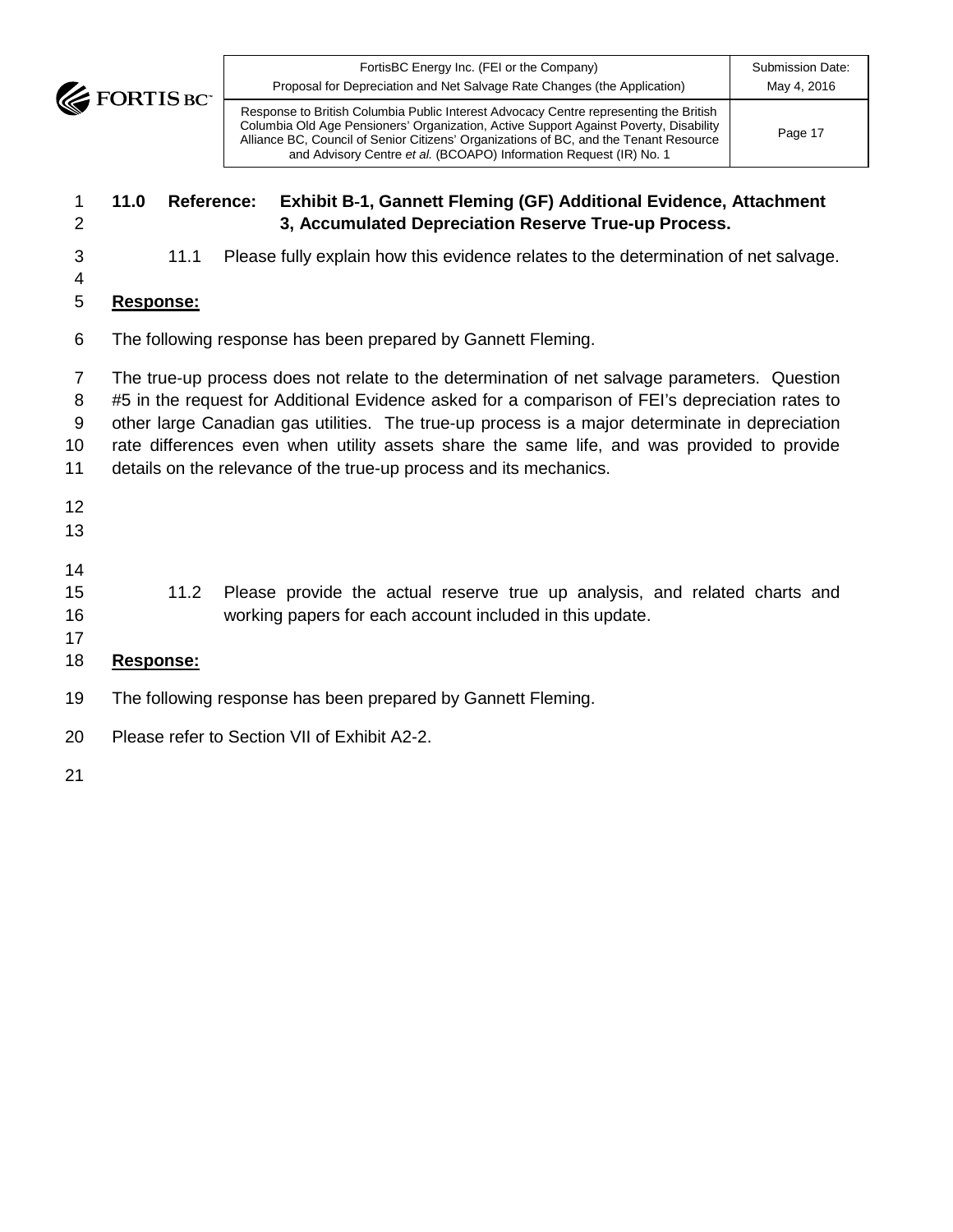# **12.0 Reference: Exhibit B**‐**1, Gannett Fleming (GF) Additional Evidence, Attachment 4, Peer IOWA Curves.**

 12.1 For each of the comparators, please indicate which are GF clients and which are not.

# **Response:**

The following response has been prepared by Gannett Fleming.

- 
- 
- 12 12.2 If all comparators are GF clients, please fully explain why no other comparators were used.
- 
- **Response:**
- The following response has been prepared by Gannett Fleming.

 Knowledge of each company's operating environment, operating, capitalization, retirement, and accounting policies is imperative for proper comparison analysis as each can contribute to significant differences in the depreciation parameters. Without this detailed knowledge, proper comparisons cannot be done.

- Further, there are only two utilities that are usually included in FEI's comparator group that are not included on the list - Union Gas and Gaz Metro. Union Gas is not a client of Gannett Fleming. While Gaz Metro is a client of Gannett Fleming, it was excluded from the comparison because of significant differences in accounting policies affecting the comparability of the data.
- 
- 
- 
- 
- 
- 12.3 Please provide an updated table on PDF 73, including the FEI net salvage rates **prior to any changes or updates.**
- 

# **Response:**

- The requested table is provided below, showing the original table and also including a column for FEI's approved 2009 net salvage rates.
- 

<sup>8</sup> All the comparators are Gannett Fleming clients.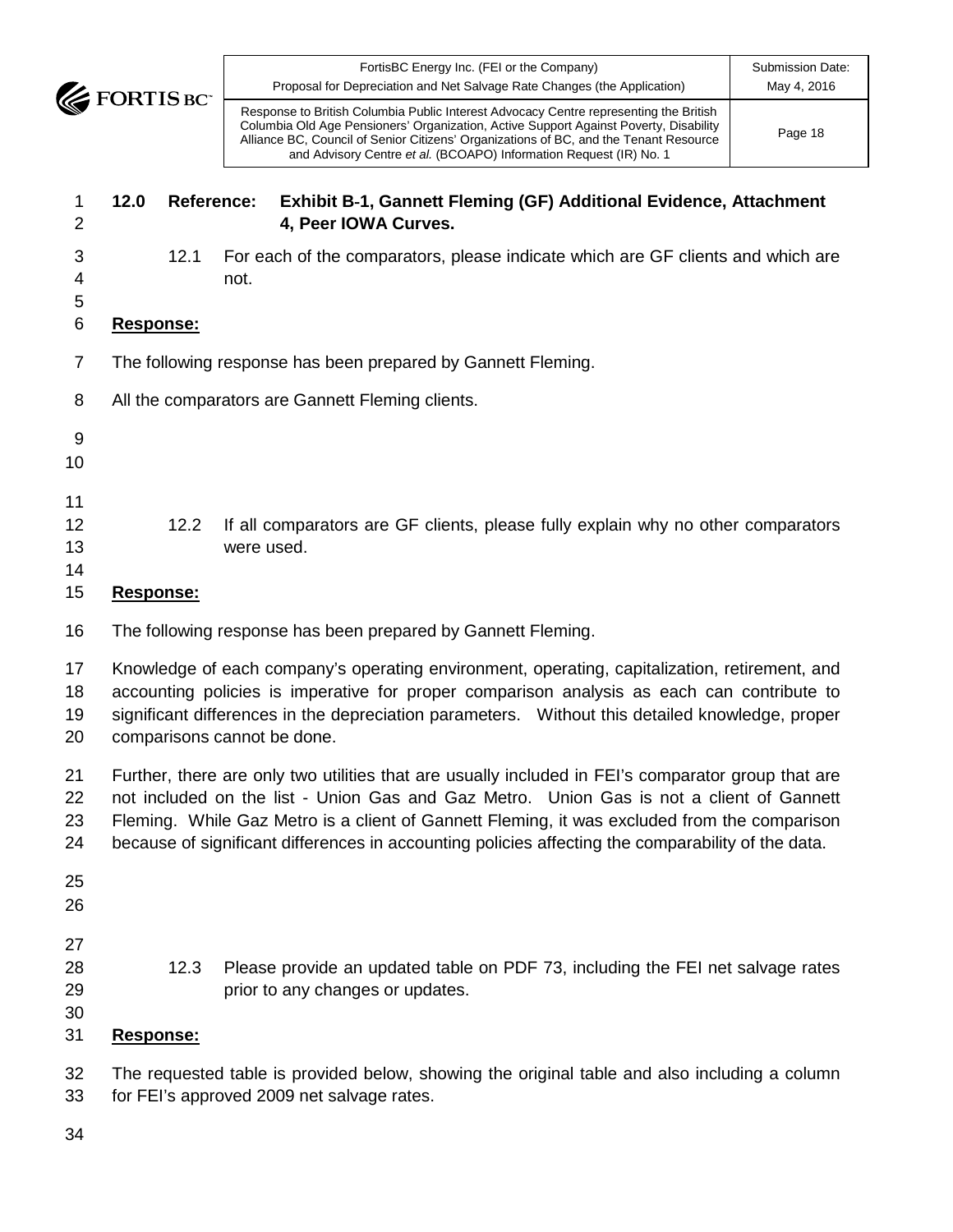

| FortisBC Energy Inc. (FEI or the Company)                                                                                                                                                                                                                                                                                                     | Submission Date: |
|-----------------------------------------------------------------------------------------------------------------------------------------------------------------------------------------------------------------------------------------------------------------------------------------------------------------------------------------------|------------------|
| Proposal for Depreciation and Net Salvage Rate Changes (the Application)                                                                                                                                                                                                                                                                      | May 4, 2016      |
| Response to British Columbia Public Interest Advocacy Centre representing the British<br>Columbia Old Age Pensioners' Organization, Active Support Against Poverty, Disability<br>Alliance BC, Council of Senior Citizens' Organizations of BC, and the Tenant Resource<br>and Advisory Centre et al. (BCOAPO) Information Request (IR) No. 1 | Page 19          |

#### **FORTISBC ENERGY - PEER NET SALVAGE PERCENTAGE ANALYSIS**

|        |                                                  |                 | <b>CENTRA GAS</b> | <b>ENBRIDGE GAS</b> |                | <b>SASK</b>   | <b>ATCO</b>      |            |            |
|--------|--------------------------------------------------|-----------------|-------------------|---------------------|----------------|---------------|------------------|------------|------------|
|        |                                                  | <b>ATCO GAS</b> | <b>MANITOBA</b>   | <b>DISTRIBUTION</b> | <b>ALTAGAS</b> | <b>ENERGY</b> | <b>PIPELINES</b> | <b>FEI</b> | <b>FEI</b> |
|        | <b>ACCOUNT</b>                                   | 2009            | 2010              | 2010                | 2012           | 2005          | 2011             | 2009       | 2014       |
|        | <b>Transmission Plant</b>                        |                 |                   |                     |                |               |                  |            |            |
|        | 462.00 Trans. Plant - Compressor Structures      |                 |                   |                     |                |               | $-5%$            | $-5%$      | $-3%$      |
|        | 463.00 Trans. Plant - Meas. & Reg. Structures    |                 | 0%                |                     | 0%             |               | $-15%$           | $-5%$      | $-15%$     |
|        | 464.00 Trans. Plant - Other Structures           |                 | 0%                |                     |                |               | $-20%$           | $-5%$      | $-5%$      |
|        | 465.00 Trans. Plant - Trans. Pipeline            |                 | 0%                |                     | $-10%$         |               | $-50%$           | $-10%$     | $-20%$     |
|        | 466.00 Trans. Plant - Compressor Equipment       |                 |                   |                     |                |               | $-5%$            | $-10%$     | $-2%$      |
| 467.10 | Trans. Plant - Meas. & Reg. Equipment            |                 | 0%                |                     | $-35%$         |               | $-20%$           | $-5%$      | $-7%$      |
|        | 467.30 Trans. Plant - Meas. & Reg. Equipment     |                 |                   |                     |                |               |                  |            | $-7%$      |
|        | <b>Distribution Plant</b>                        |                 |                   |                     |                |               |                  |            |            |
|        | 472.00 Dist. Systems - Structures                | $-40%$          | 0%                | 20%                 | $0\%$          | $-5%$         |                  | $-5%$      | $-10%$     |
|        | 473.00 Dist. Systems - Services                  | $-100%$         | 0%                | $-45%$              | $-30%$         | $-50%$        |                  | $-50%$     | $-60%$     |
|        | 474.00 Dist. Systems - Meters/Reg. Installations | $-30%$          | $0\%$             |                     | $0\%$          | 0%            |                  | $-10%$     | $-20%$     |
|        | 474.02 New Meter Installations                   | $-20%$          |                   |                     |                |               |                  |            | 0%         |
|        | 475.00 Dist. Systems - Mains                     | $-60%$          | $0\%$             | -85%/-90%           | $-10%$         | $-10%$        |                  | $-20%$     | $-25%$     |
|        | 476.00 Dist. Systems - NGV Fuel Equipment        |                 |                   |                     |                |               |                  | $-20%$     | 0%         |
|        | 477.10 Dist. Systems - Meas. & Reg. Additions    | $-40%$          | 0%                | 0%                  |                | $-5%$         |                  | 0%         | $-10%$     |
|        | 477.20 Dist. Systems - Telemetry                 |                 |                   |                     |                |               |                  | 0%         | $-5%$      |
|        | 477.30 Dist. Systems - Meas. & Reg. Equipment    |                 |                   |                     |                |               |                  | $-5%$      | $0\%$      |
|        | 478.10 Dist. Systems - Meters                    | 0%              | 0%                | 5%                  | 0%             | 0%            |                  | $-5%$      | $0\%$      |
| 478.20 | Dist. Systems - Instruments                      |                 |                   |                     |                |               |                  |            | 0%         |
|        | <b>General Plant</b>                             |                 |                   |                     |                |               |                  |            |            |
|        | 482.10 General Plant - Structures (Frame)        |                 |                   |                     |                |               |                  |            | $0\%$      |
|        | 482.20 General Plant - Structures (Masonry)      | 0%              | 0%                |                     | 0%             | 0%            | $-5%$            |            | $-10%$     |
|        | 483.10 Computer Hardware                         |                 |                   |                     | 0%             |               |                  |            | $0\%$      |
|        | 483.20 Computer Software 12.5%                   |                 |                   |                     |                |               |                  |            | 0%         |
|        | 483.30 Office Furniture and Equipment            | 0%              | 0%                | 0%                  | 0%             | 0%            |                  |            | 0%         |
|        | 483.40 Furniture                                 |                 |                   | 0%                  |                |               |                  |            | 0%         |
|        | 484.00 Vehicles                                  | 10%             | 10%               | 0%                  | 25%            | 20%           | 15%              | 20%        | 4%         |
|        | 485.10 Heavy Work Equipment                      | 25%             | 20%               | 25%                 | 25%            | 20%           | 15%              | 15%        | 5%         |
|        | 485.20 Heavy Mobile Equipment                    |                 |                   |                     |                |               |                  | 10%        | 15%        |
|        | 486.00 Small Tools/Equipment                     | 0%              | 0%                | 0%                  | 0%             | 0%            |                  |            | $0\%$      |
| 487.20 | <b>NGV Cylinders</b>                             |                 |                   |                     |                |               |                  |            | $0\%$      |
| 488.10 | <b>Telephone Equipment</b>                       |                 |                   |                     |                |               |                  |            | 0%         |
|        | 488.20 Radio Equipment                           | 0%              |                   | 0%                  | 0%             |               | $0\%$            |            | 0%         |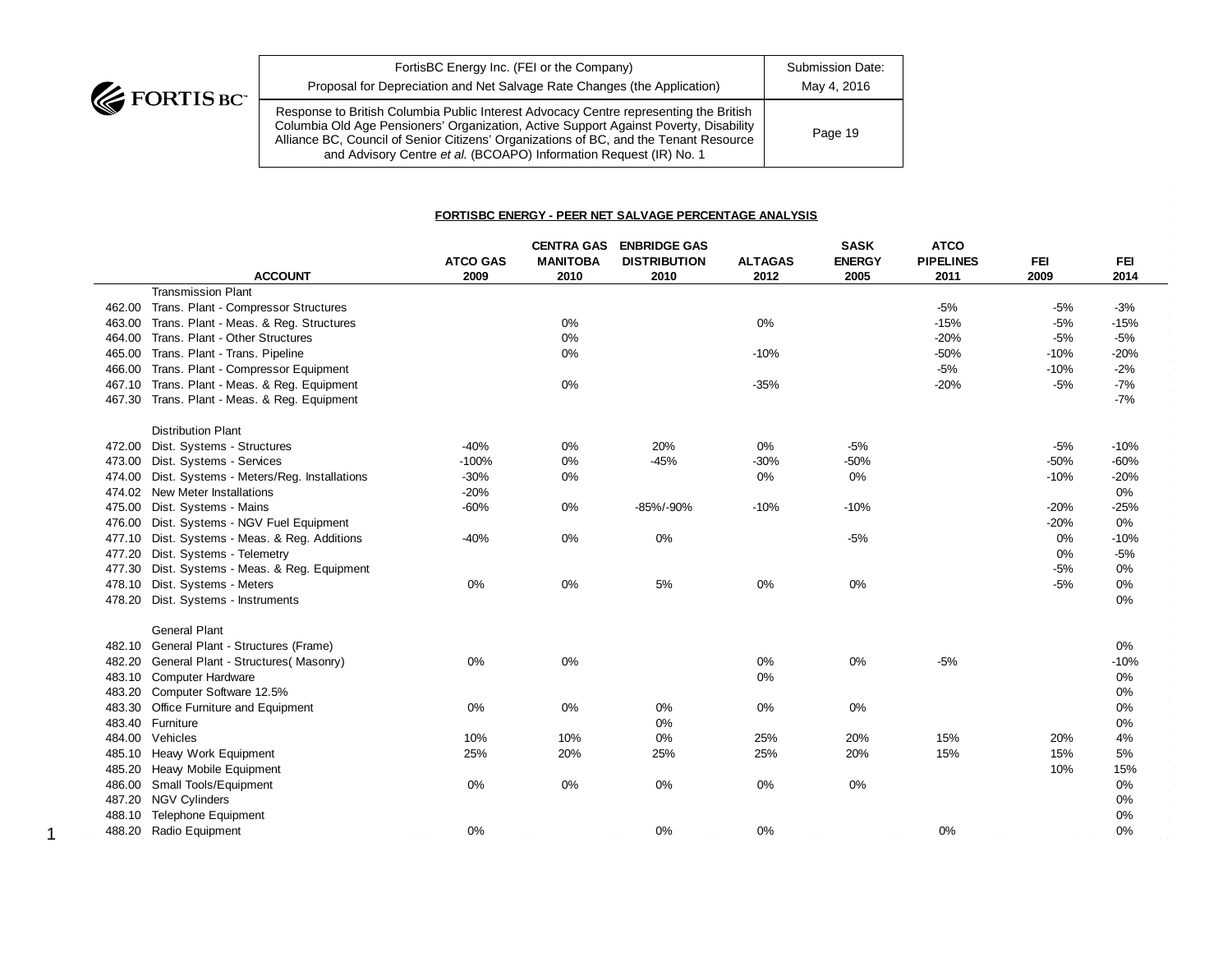

| m. | FortisBC Energy Inc. (FEI or the Company)<br>Proposal for Depreciation and Net Salvage Rate Changes (the Application)                                                                                                                                                                                                                         | Submission Date:<br>May 4, 2016 |
|----|-----------------------------------------------------------------------------------------------------------------------------------------------------------------------------------------------------------------------------------------------------------------------------------------------------------------------------------------------|---------------------------------|
|    | Response to British Columbia Public Interest Advocacy Centre representing the British<br>Columbia Old Age Pensioners' Organization, Active Support Against Poverty, Disability<br>Alliance BC, Council of Senior Citizens' Organizations of BC, and the Tenant Resource<br>and Advisory Centre et al. (BCOAPO) Information Request (IR) No. 1 | Page 20                         |

- 12.4 Please confirm that, for each of the comparators, there is no more recent data. If not confirmed, please fully explain.
- 
- **Response:**
- The following response has been prepared by Gannett Fleming.

Confirmed.

- 
- 
- 
- 
- 
- 
- 12.5 Please fully explain why each of the comparators was chosen, including the **criteria for selection.**
- 

# **Response:**

The following response has been prepared by Gannett Fleming.

 Gannett Fleming selected only peer gas utilities for which Gannett Fleming had recently completed depreciation studies. Gannett Fleming understands each company's accounting policies, accounting systems and data retrieval processes, management and operational procedures, and the magnitude of large historic retirement events, etc. Gannett Fleming was able to use this knowledge to consider which utility accounts are comparable to FEI.

- 
- 
- 
- 12.6 Please provide a list of all Gas Transmission and Distribution utilities in Canada, along with an explanation of why the utilities not in the exhibit were excluded from the list of comparators.
- **Response:**
- Please refer to the response to BCOAPO IR 1.12.2.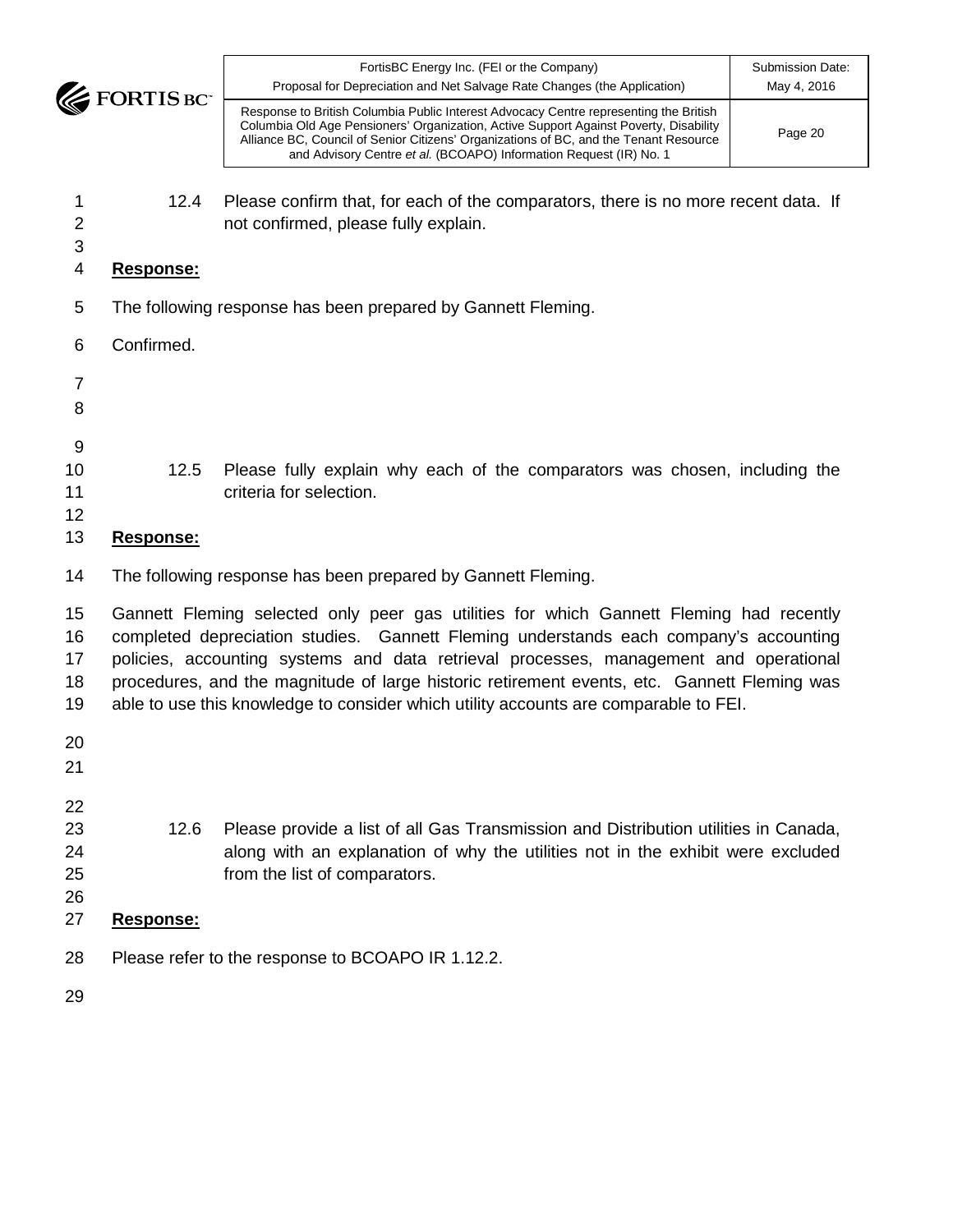| $\mathbf{v}$ | FortisBC Energy Inc. (FEI or the Company)<br>Proposal for Depreciation and Net Salvage Rate Changes (the Application)                                                                                                                                                                                                                         | Submission Date:<br>May 4, 2016 |
|--------------|-----------------------------------------------------------------------------------------------------------------------------------------------------------------------------------------------------------------------------------------------------------------------------------------------------------------------------------------------|---------------------------------|
|              | Response to British Columbia Public Interest Advocacy Centre representing the British<br>Columbia Old Age Pensioners' Organization, Active Support Against Poverty, Disability<br>Alliance BC, Council of Senior Citizens' Organizations of BC, and the Tenant Resource<br>and Advisory Centre et al. (BCOAPO) Information Request (IR) No. 1 | Page 21                         |

#### **13.0 Reference: FEI Accounting Policy.**

- 13.1 Please fully explain how FEI differentiates the cost of retirement and removal of an asset from the construction cost of the replacement of a new asset. In the response, please provide a detailed discussion of the criteria, allocations, and assumptions used in making the determination.
- 

### **Response:**

 FEI considers the costs associated with retiring an asset as those incurred to remove or dismantle the asset. This is different than the costs associated with the acquisition and construction of a new asset.

 Retirement activities and costs include those required to dispose of and remove the existing asset from the construction site. This includes expenditures for labour, material, contract services required to demolish, dismantle, tear down or otherwise remove the plant from service. Additionally, it includes the activities and costs to make the retired asset and equipment safe and to comply with any regulations (i.e., environment, municipal) if the asset is left in the ground. For example, for a mains replacement job, this involves sealing the ends of mains and segmenting a longer length of main into shorter segments.

 To differentiate between the retirement and new construction costs, separate accounts and internal/service orders are used. One account and internal/service order is used for the costs associated with the retirement activities, while another separate account and internal/service order is used for the costs associated with the new asset.

- 
- 
- 
- 13.2 Please fully explain if or how FEI differentiates between the historic cost of labour to install assets from the cost of the assets themselves in its accounting records, and in the retirement study.
- 
- **Response:**

 FEI does not differentiate between the historic cost of labour to install assets from the cost of the assets themselves in its accounting records, and in the retirement study, as those costs together represent the total capital cost of installing that asset, and it is the total capital costs that is considered in the depreciation study.

- 
-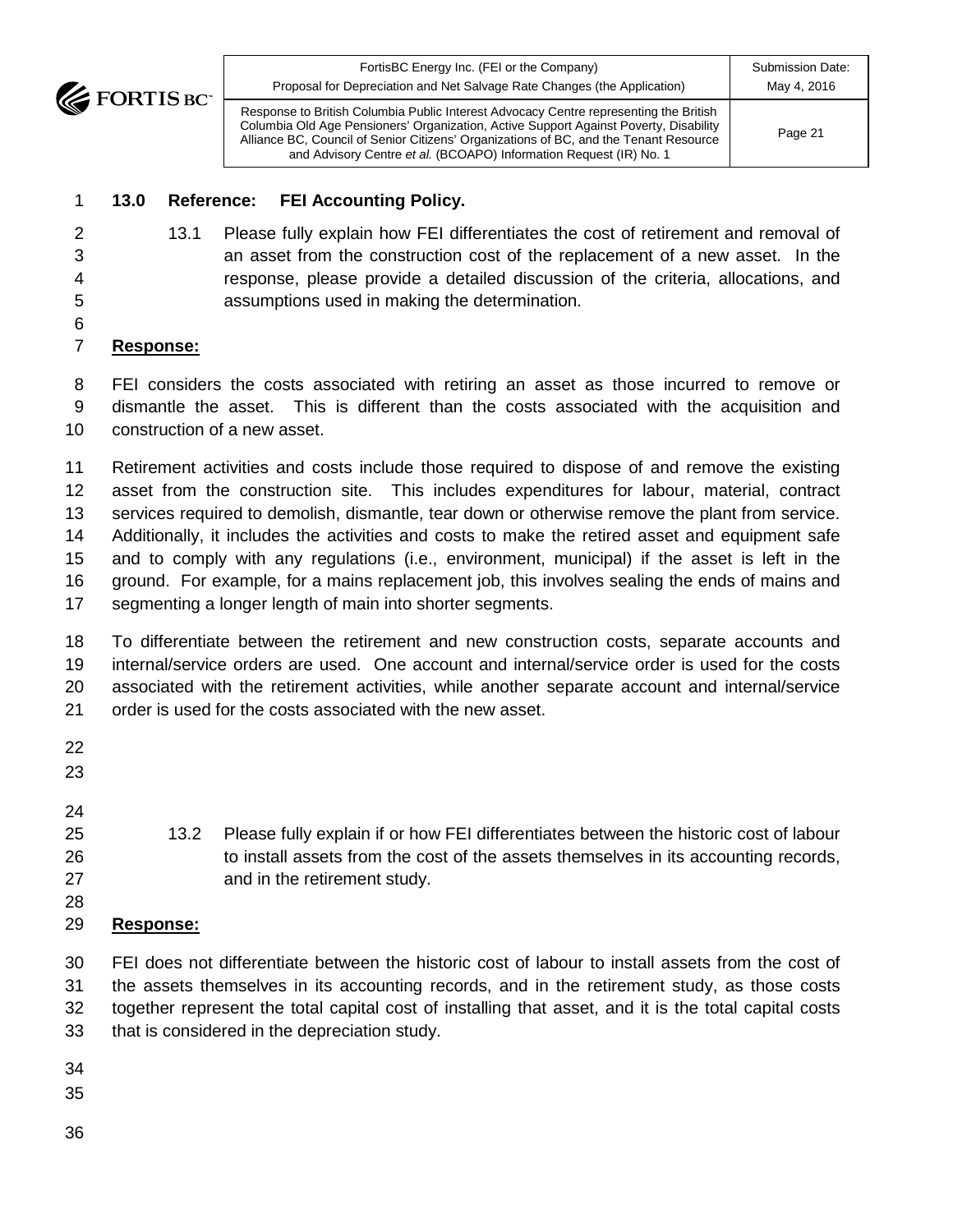| <b>ITM</b> | FortisBC Energy Inc. (FEI or the Company)<br>Proposal for Depreciation and Net Salvage Rate Changes (the Application)                                                                                                                                                                                                                         | Submission Date:<br>May 4, 2016 |
|------------|-----------------------------------------------------------------------------------------------------------------------------------------------------------------------------------------------------------------------------------------------------------------------------------------------------------------------------------------------|---------------------------------|
|            | Response to British Columbia Public Interest Advocacy Centre representing the British<br>Columbia Old Age Pensioners' Organization, Active Support Against Poverty, Disability<br>Alliance BC, Council of Senior Citizens' Organizations of BC, and the Tenant Resource<br>and Advisory Centre et al. (BCOAPO) Information Request (IR) No. 1 | Page 22                         |

- 13.3 Please fully explain if any asset or equipment is refurbished and reused. If any 2 is, please fully explain how GF takes such reuse into account in the preparation of its studies.
- 

# **Response:**

 FEI's capitalization policy indicates that when an asset is refurbished and reused, and provided that the costs of refurbishment exceed 50 percent of the replacement cost of the new plant, the costs are capitalized as a new capital addition, with the costs of the addition being assigned an install year equal to the year of the addition. A partial retirement is recorded for the asset that was replaced or removed during the upgrade.

 An example of such refurbishment activity is renewal work at a Gate/ District Station. The amount of work at a station depends on the nature of the deficiencies or concerns identified. Most often, deficiencies are addressed by the refurbishment of the station rather than complete replacement (i.e., FEI will replace components of the station but not the entire station). The new components will be recorded as new capital additions and the removed components will be retired. This is how the refurbishment is reflected in the data provided to Gannett Fleming and used in the depreciation study. Gannett Fleming advises that this procedure is commonly used by utilities throughout Canada, and has no or only minimal impact on the average service life characteristics.

- 
- 13.4 Please fully explain how GF uses the FEI policy in determining the cost of 24 retirement in comparison to the policy of other utilities used in Exhibit B-1, Gannett Fleming (GF) Additional Evidence, Attachment 4, Peer IOWA Curves.

#### **Response:**

The following response has been prepared by Gannett Fleming.

 The actual cost of retirement is provided to Gannett Fleming as part of the initial data assembly. Gannett Fleming develops the costs of retirement as a percentage of the dollars retired and compares this result to the costs of retirement percentages as experienced by other peer utilities. As Gannett Fleming makes this comparison to a peer group for which Gannett Fleming has recently completed depreciation studies, Gannett Fleming has the background related to the cost of removal policies and practices of both FEI and the group to which the FEI results are being compared to.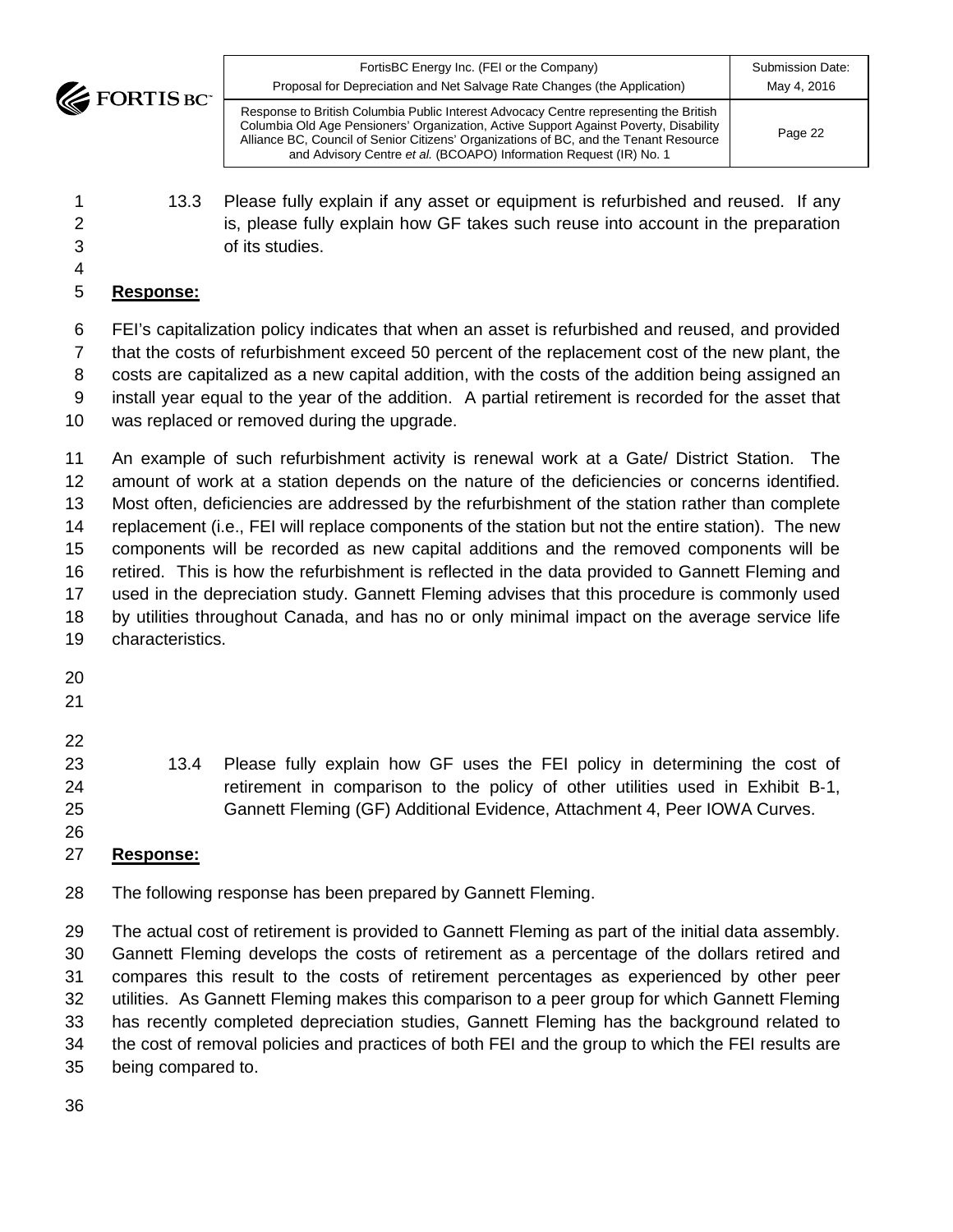**EXPENSED FORTIS BC** 

| FortisBC Energy Inc. (FEI or the Company)                                                                                                                                                                                                                                                                                                     | Submission Date: |
|-----------------------------------------------------------------------------------------------------------------------------------------------------------------------------------------------------------------------------------------------------------------------------------------------------------------------------------------------|------------------|
| Proposal for Depreciation and Net Salvage Rate Changes (the Application)                                                                                                                                                                                                                                                                      | May 4, 2016      |
| Response to British Columbia Public Interest Advocacy Centre representing the British<br>Columbia Old Age Pensioners' Organization, Active Support Against Poverty, Disability<br>Alliance BC, Council of Senior Citizens' Organizations of BC, and the Tenant Resource<br>and Advisory Centre et al. (BCOAPO) Information Request (IR) No. 1 | Page 23          |

### 1 **14.0 Reference: PBR incentives.**

- 
- 2 14.1 From FEI's perspectives, please fully explain any and all impacts of changes in 3 depreciation rates and negative salvage rates will have on the Incentive 4 properties of a PBR framework.
- 5
- 6 **Response:**
- 7 Since depreciation and net salvage rates are flowed through to customers outside of the PBR
- 8 formula, changes to the depreciation and net salvage rates have no impact on the incentive
- 9 properties of FEI's PBR Plan.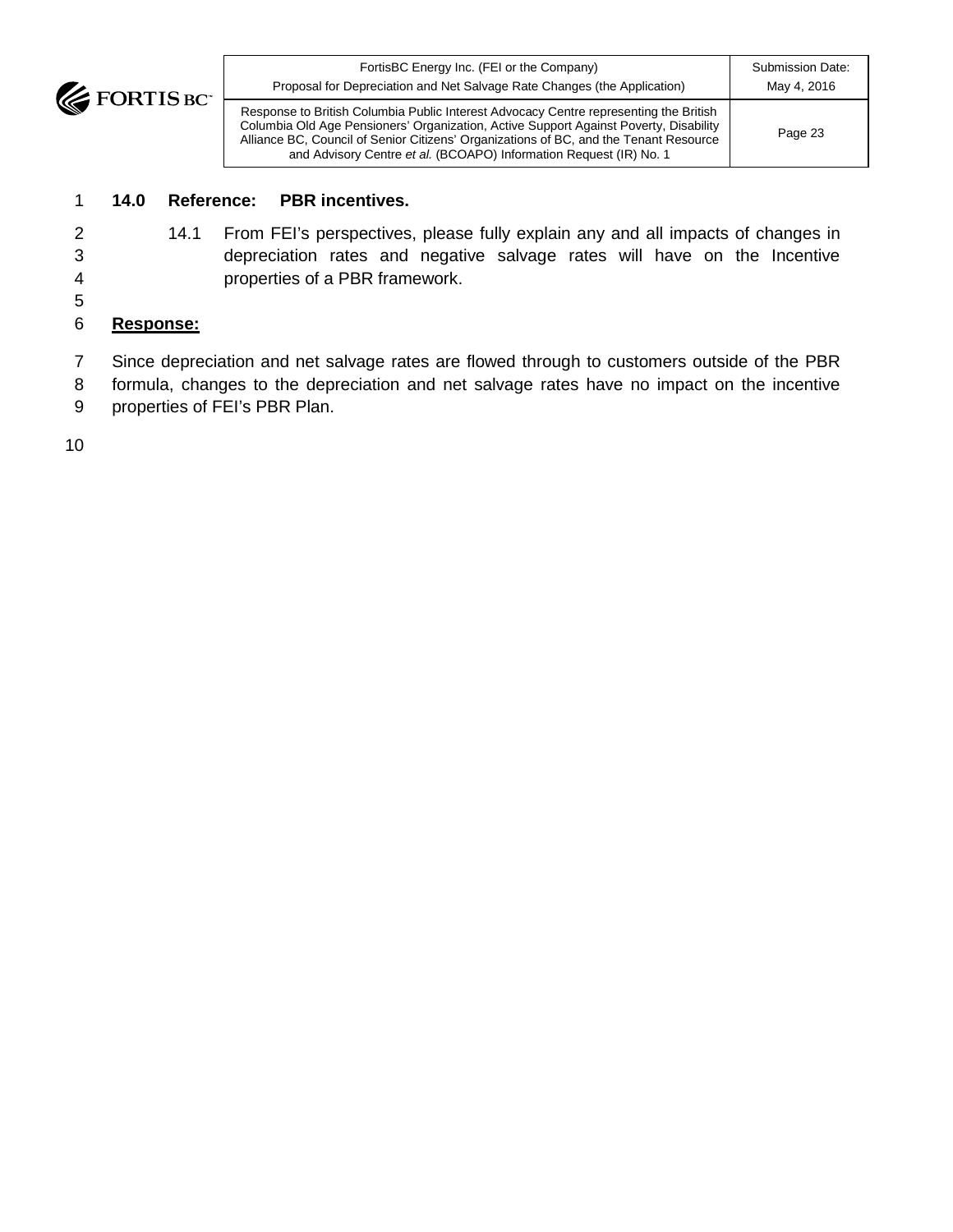**Attachment 4.3**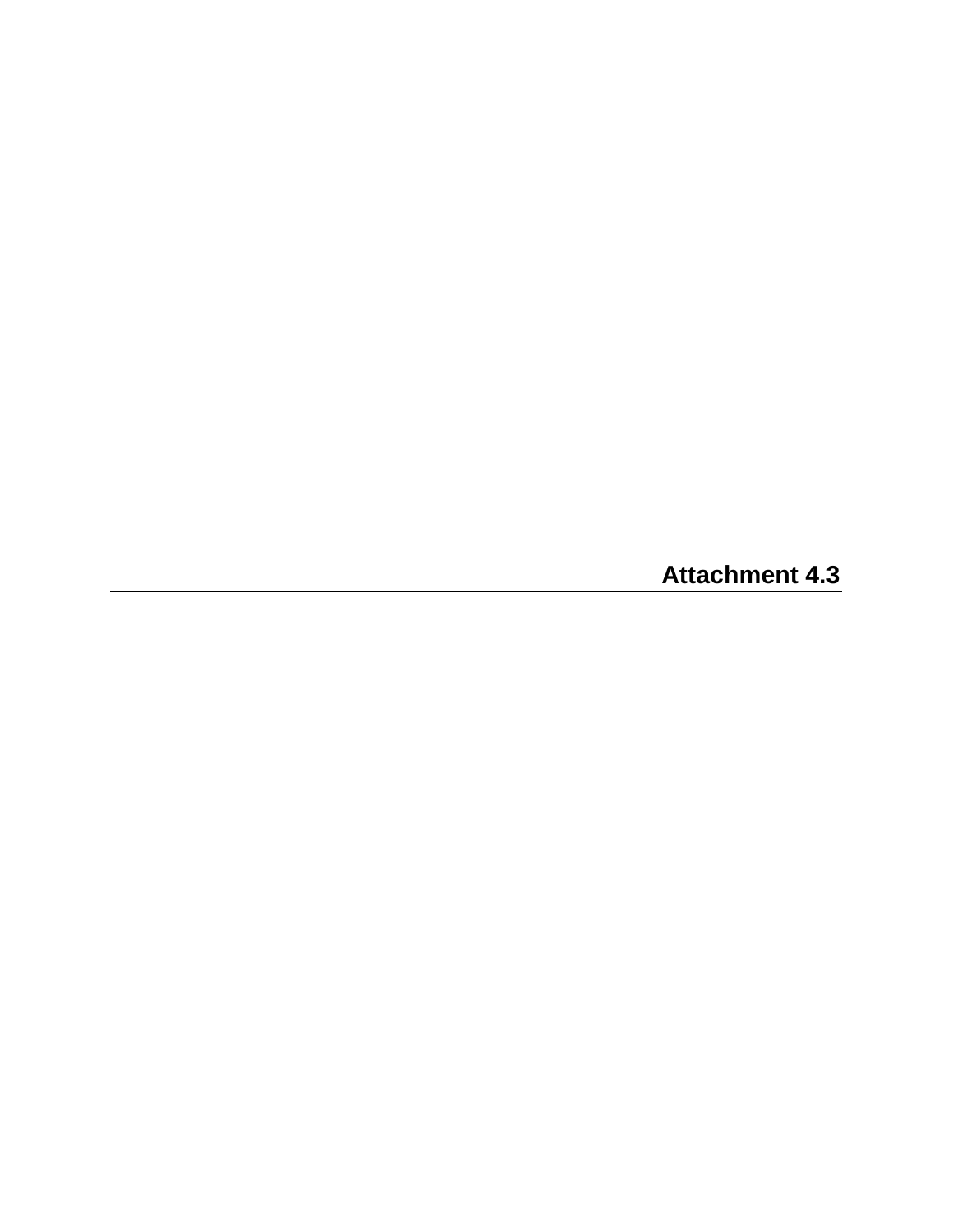#### FortisBC - Energy

#### Operational Interview Summary

#### Distribution Plant Mains & Services

March 9, 2015

Interviewed: Gary Johnson, Lee Robson

#### **Purpose of Interview**

The average service lives and net salvage estimates for Distribution Plant Mains and Services assets are directly dependent upon the accounting and reuse policies of the utility and regulatory jurisdiction. Additionally, the company practices with regard to reuse and future plans for deployment can have a significant impact on the life and net salvage estimates. As such, interviews are required to determine the reasonableness of using historic retirement and salvage indications for the estimation of the future retirement and salvage patterns.

#### **Background of Mr. Johnson**

- Position: Asset and Improvement Manager
- 9 year(s) in current position
- 35 years with company. Has been in distribution and transmission operations, engineering, governance and asset management.

#### **Background of Mr. Robson**

- Position: Sustainment Planning Manager
- 3 year(s) in current position
- 15 years with company (3 years in Asset Management (current area) and 2 years in IT (CCE Project), 7 years in Forecasting (Marketing Dept), 3 years in Compensation (HR Dept)

#### **Mains:**

- Under 300 PSI on Mainland, 450 PSI on Vancouver Island
- ¾" to 30" Diameter.
- Distinction between Transmission and Distribution is the related pressure.
- All distribution mains are approximately 50% steel composition (no bare steel) and 50% plastic (i.e. PE).